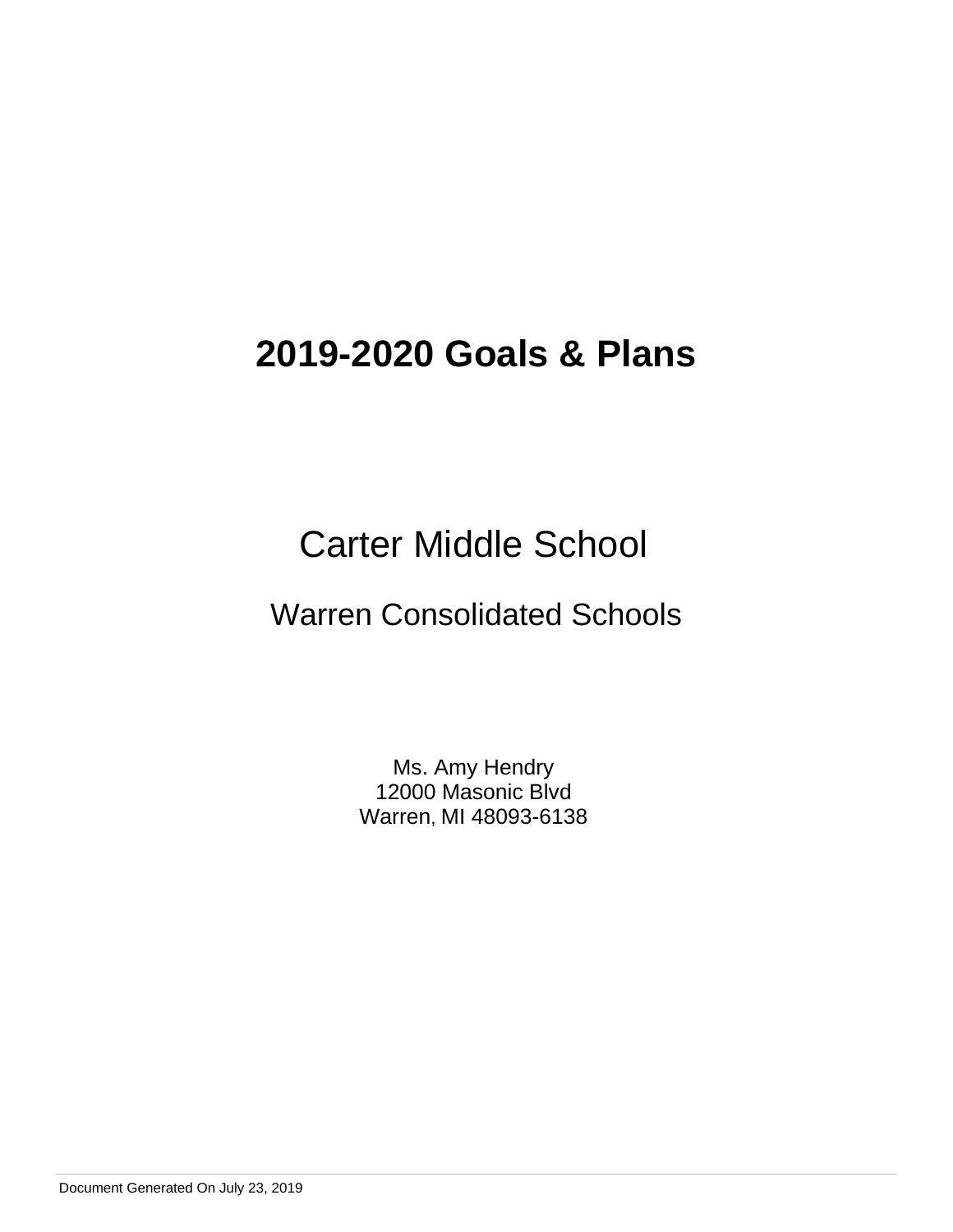# **TABLE OF CONTENTS**

| Goal 3: All staff will implement a school-wide PBIS program to improve the classroom learning environment and school |  |
|----------------------------------------------------------------------------------------------------------------------|--|
|                                                                                                                      |  |
|                                                                                                                      |  |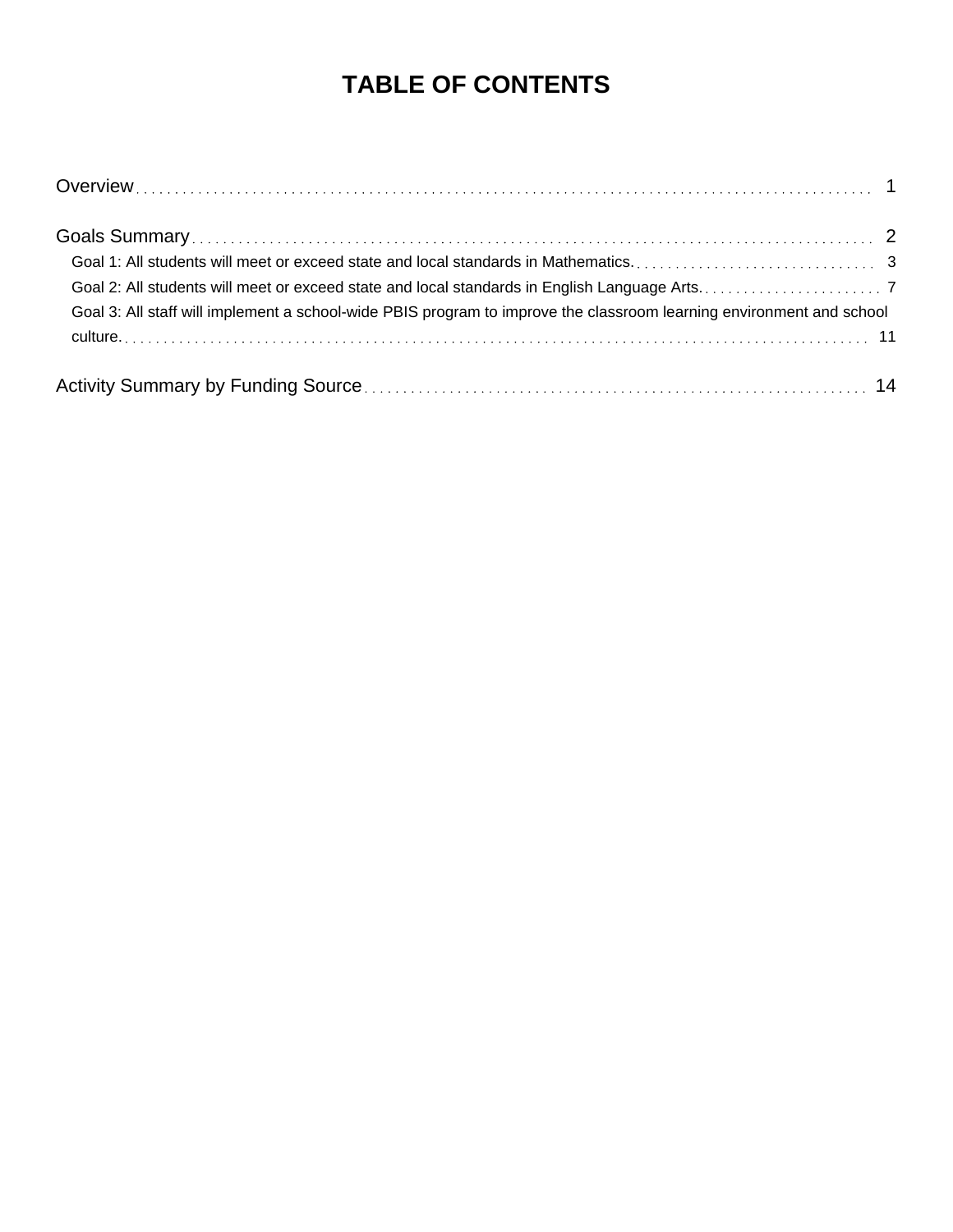Carter Middle School

# **Overview**

# **Plan Name**

2019-2020 Goals & Plans

# **Plan Description**

School Improvement Goals & Plans for the 2019-2020 school year.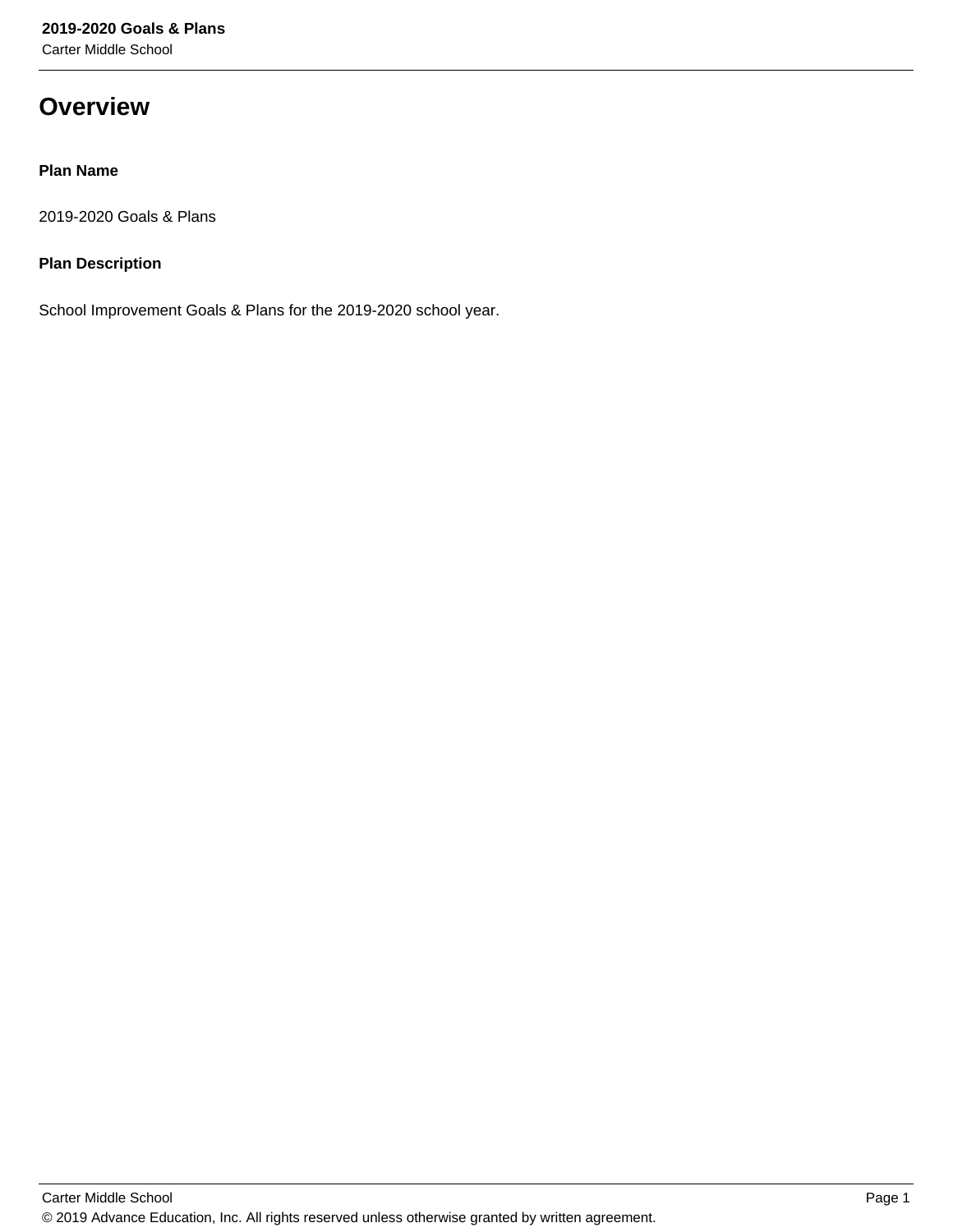# **Goals Summary**

**The following is a summary of the goals encompassed in this plan. The details for each goal are available in the next section.**

| #  | Goal Name                                                                                                                                               | Goal Details                                     | Goal Type      | Total Funding |
|----|---------------------------------------------------------------------------------------------------------------------------------------------------------|--------------------------------------------------|----------------|---------------|
|    | All students will meet or exceed state and local<br>Istandards in Mathematics.                                                                          | Objectives: 1<br>Strategies: 4<br>Activities: 14 | Academic       | \$0           |
| 12 | All students will meet or exceed state and local<br>standards in English Language Arts.                                                                 | Objectives: 1<br>Strategies: 4<br>Activities: 17 | Academic       | \$0           |
| 13 | All staff will implement a school-wide PBIS program Objectives: 1<br>to improve the classroom learning environment and Strategies: 1<br>school culture. | Activities: 3                                    | Organizational | \$0           |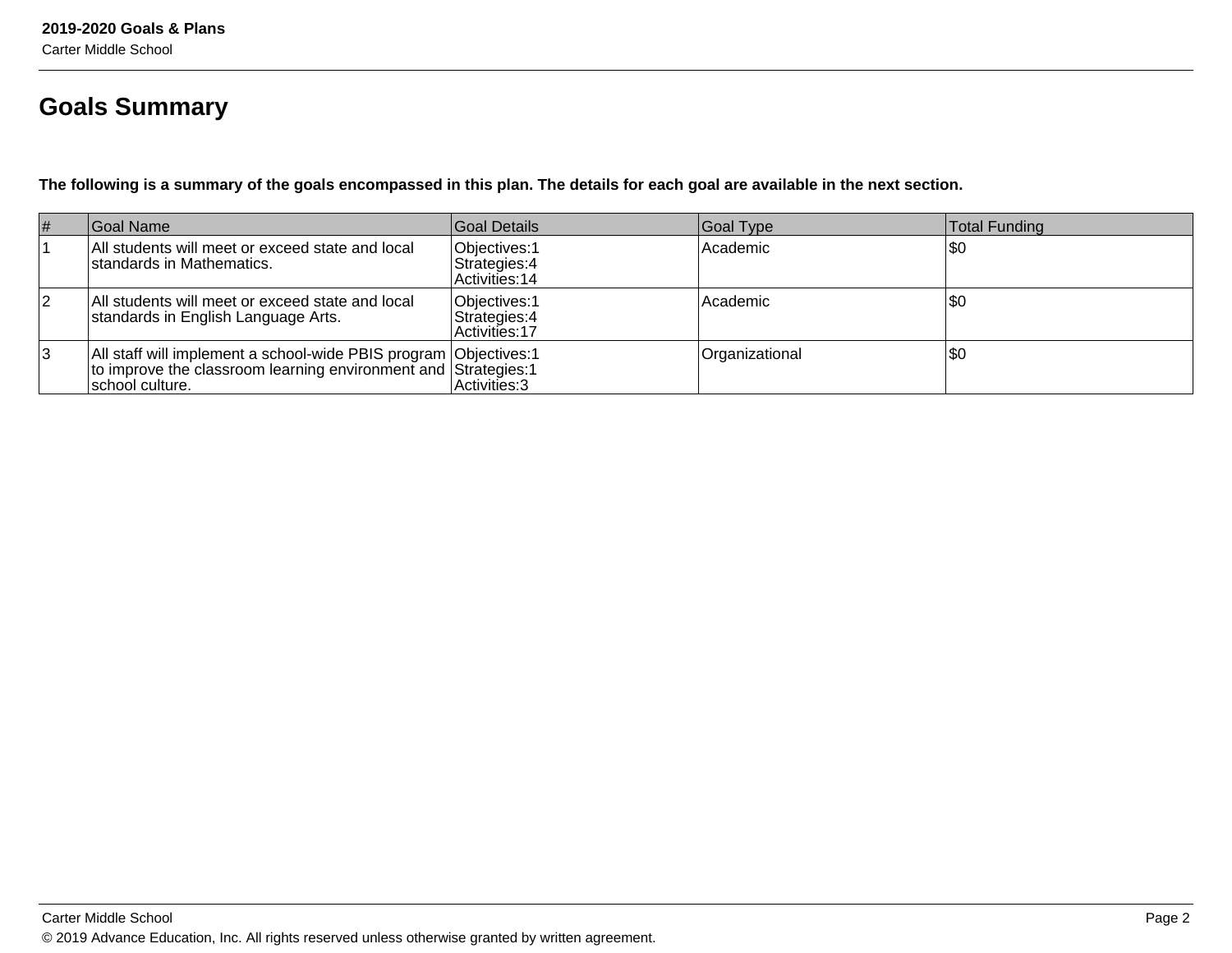# **Goal 1: All students will meet or exceed state and local standards in Mathematics.**

### **Measurable Objective 1:**

85% of All Students will demonstrate a proficiency in all strands in Mathematics by 06/30/2024 as measured by Spring State Assessment .

#### **Strategy 1:**

Research-Based Strategies - ALL (Academic Language Learner) and CITW (Classroom Instruction That Works) - Carter staff will use research-based strategies(ALL/CITW) in their classroom instruction.

Category: Career and College Ready

Research Cited: Dean, C. B. (2012). Classroom instruction that works research-based strategies for increasing student achievement (2nd ed.). Alexandria, Va.: ASCD.

Pitler, H., & Stone, B. (2012). A handbook for classroom instruction that works (2nd ed.). Alexandria, Va.: Ascd.

Pitler, H. (2007). Using technology with classroom instruction that works. Alexandria, Va.: Association for Supervision and Curriculum Development ; ASCD.

Hattie, John (2012). Visible Learning for Teachers: Maximizing Impact on Learning. Routledge: London.Tier: Tier 1

| Activity - Summarizing                           | Activity<br><b>Type</b>       | Tier   | <b>IPhase</b> | Begin Date End Date         | <b>Resource</b><br><b>Assigned</b> | Source Of<br><b>IFunding</b>              | $\vert$ Staff<br><b>Responsibl</b> |
|--------------------------------------------------|-------------------------------|--------|---------------|-----------------------------|------------------------------------|-------------------------------------------|------------------------------------|
| Implement summarizing strategies in all classes. | <b>Direct</b><br>⊺Instruction | Tier 1 | I Implement   | 09/03/2019  06/12/2020  \$0 |                                    | No Funding All Carter<br><b>IRequired</b> | 'Teachers                          |

| Activity - Instructional & Support Technology                                                                                                                                                                                                                                         | Activitv<br>Type                       | Tier | <b>IPhase</b>     | Begin Date End Date         | Resource<br><b>Assigned</b> | <b>Source Of</b><br><b>IFunding</b>        | <b>Staff</b><br>Responsibl |
|---------------------------------------------------------------------------------------------------------------------------------------------------------------------------------------------------------------------------------------------------------------------------------------|----------------------------------------|------|-------------------|-----------------------------|-----------------------------|--------------------------------------------|----------------------------|
| Use Instructional technology resources including Microsoft<br>Word, online formative assessment programs, Prezi, Power<br>Point, Cornell Notes online, interactive white board, Quizlet,<br>Kahoot, and other resources to support classroom instruction<br>land student achievement. | Supplemen  Tier 1<br>ltal<br>Materials |      | <b>Ilmplement</b> | 09/03/2019  06/12/2020  \$0 |                             | No Funding   All Carter<br><b>Required</b> | <b>Teachers</b>            |

| Activity - Tier I Teacher Training in ALL & CITW Strategies                                                                                                    | Activity<br>Type                             | 'Tier  | <b>Phase</b>     | Begin Date End Date         | <b>Resource</b><br><b>Assigned</b> | Source Of<br>IFundina               | <b>Staff</b><br><b>Responsibl</b> |
|----------------------------------------------------------------------------------------------------------------------------------------------------------------|----------------------------------------------|--------|------------------|-----------------------------|------------------------------------|-------------------------------------|-----------------------------------|
| Train Carter staff (6-8th grade) at PLC and staff meetings to<br>implement effective TIER I, II, and III academic language<br>learner (ALL) & CITW strategies. | <b>Academic</b><br>Support<br><b>Program</b> | Tier 1 | Getting<br>Readv | 09/03/2019  06/12/2020  \$0 |                                    | No Funding All Carter<br>l Reauired | <b>Staff</b>                      |

#### Carter Middle School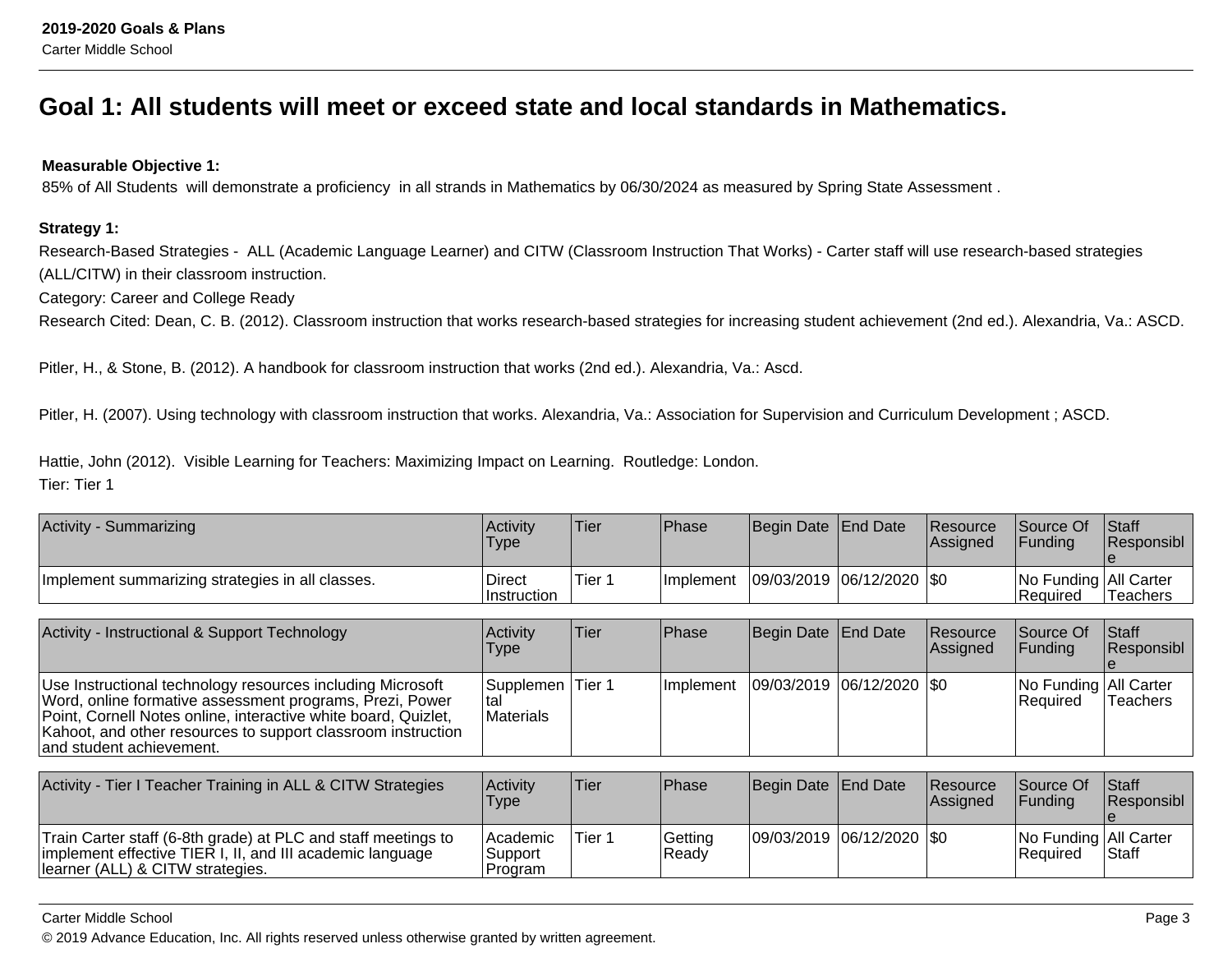Carter Middle School

| Activity - Tier I Monitor Implementation of ALL and CITW<br>strategies                                                                                     | Activity<br>Type                                                   | Tier              | Phase        | Begin Date | <b>End Date</b> | Resource<br> Assigned | Source Of<br>Funding              | <b>Staff</b><br>Responsibl       |
|------------------------------------------------------------------------------------------------------------------------------------------------------------|--------------------------------------------------------------------|-------------------|--------------|------------|-----------------|-----------------------|-----------------------------------|----------------------------------|
| Administrators will monitor implementation of ALL & CITW<br>strategies with walk-throughs and program fidelity checks.                                     | Monitor                                                            | Tier <sub>1</sub> | Implement    | 09/03/2019 | 06/12/2020      | I\$0                  | No Funding<br>Required            | Carter<br>Administrati<br>on     |
| Activity - Tier I Evaluate effectiveness of strategies through<br>Common Assessments                                                                       | Activity<br><b>Type</b>                                            | Tier              | <b>Phase</b> | Begin Date | <b>End Date</b> | Resource<br> Assigned | Source Of<br>Funding              | <b>Staff</b><br>Responsibl       |
| Staff will create common pre/post unit assessments and utilize<br>these tests to assess the effectiveness of ALL & CITW<br>strategies.                     | Evaluation                                                         | Tier <sub>1</sub> | Evaluate     | 09/03/2019 | 06/12/2020      | 1\$0                  | No Funding All Carter<br>Required | Teachers                         |
| <b>Activity - Illustrative Math</b>                                                                                                                        | Activity<br><b>Type</b>                                            | Tier              | Phase        | Begin Date | <b>End Date</b> | Resource<br>Assigned  | Source Of<br>Funding              | <b>Staff</b><br>Responsibl       |
| Illustrative Math curriculum materials will be used to encourage<br>student communication and the development of problem-<br>solving and reasoning skills. | Curriculum<br>Developme<br>Int.<br>Academic<br> Support<br>Program | Tier <sub>1</sub> | Implement    | 09/03/2019 | 06/12/2020      | <b>SO</b>             | <b>General</b><br>Fund            | Carter's<br>lMath.<br>Department |

# **Strategy 2:**

Tiered Instructional Strategies - Staff will implement tiered, research-based instructional strategies to support curriculum.

Category: Mathematics

Research Cited: Wright, R. (2003). Math Recovery®: A Program of Intervention in Early Number. Australian Journal of Learning Disabilities, 8(4), 6-11.

Munn, P. (2007). Rater Reliability of Math Recovery® Assessments. Department of Childhood and Primary Studies. Strathclyde University. Glasgow, Scotland.

Phillips, V., Leonard, W., Horton, R., Wright, R., & Stafford, A. (2003). Can Math Recovery® Save Children Before They Fail? Teaching Children Mathematics, 10(2),107-111.

# Tier: Tier 1

| <b>Activity - Number Talks</b>                                                                     | Activity<br><b>Type</b>                   | Tier | <b>IPhase</b> | Begin Date   End Date       | Resource<br><b>Assigned</b> | Source Of<br><b>Funding</b>                | <b>Staff</b><br>Responsibl |
|----------------------------------------------------------------------------------------------------|-------------------------------------------|------|---------------|-----------------------------|-----------------------------|--------------------------------------------|----------------------------|
| Number Talk strategies will be introduced and reviewed during  Implementa Tier 1<br> math warm-up. | 'tion.<br> Supplemen <br><b>Materials</b> |      | Ilmplement    | 09/03/2019  06/12/2020  \$0 |                             | No Funding   All Carter<br><b>Required</b> | <b>IMath</b><br>Teachers   |

Carter Middle School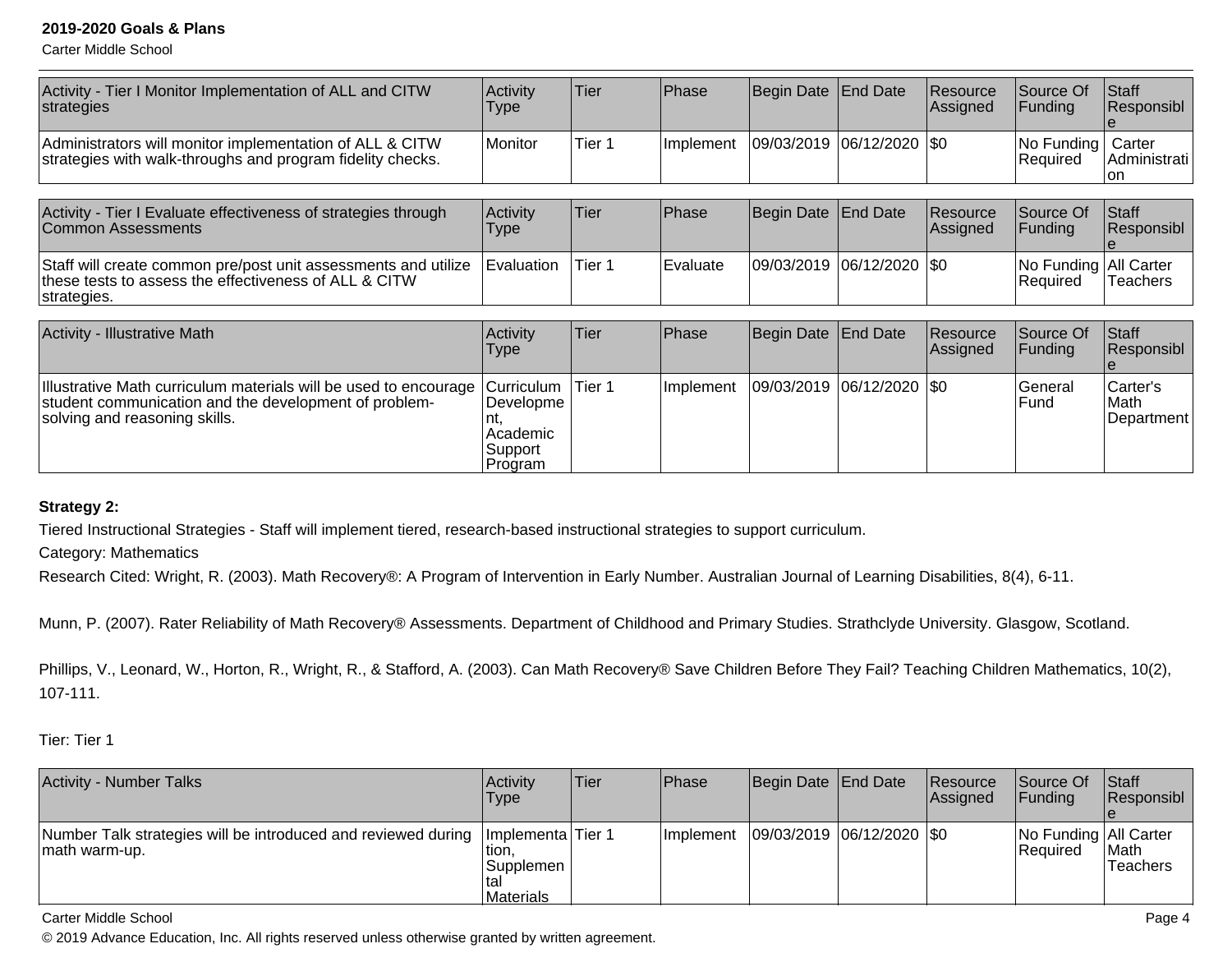Carter Middle School

| Activity - AddVantage Math Program/Math Recovery                                                                                                                                               | <b>Activity</b><br><b>Type</b>                                                                                                   | Tier              | Phase   | Begin Date End Date         | <b>Resource</b><br>Assigned | <b>Source Of</b><br>Funding | Staff<br>Responsibl                  |
|------------------------------------------------------------------------------------------------------------------------------------------------------------------------------------------------|----------------------------------------------------------------------------------------------------------------------------------|-------------------|---------|-----------------------------|-----------------------------|-----------------------------|--------------------------------------|
| Add+Vantage Math Recovery Program and progress<br>monitoring system will be used to provide skill building practice<br>and progress monitoring for students in the bottom 30%. (See<br>Budget) | Class Size<br>Reduction,<br>∣Direct<br>Instruction,<br>Technology<br> Supplemen<br>Materials,<br>Academic<br> Support<br>Program | Tier <sub>3</sub> | Monitor | 09/03/2019  06/12/2020  \$0 |                             | <b>Title I Part</b><br>IА   | Carter Title  <br>1 Math<br>Teachers |

| Activity - Math Builder Class                                                                                                                                                                                                                   | Activity<br>Type                                                                             | lTier.  | Phase             | Begin Date End Date           | Resource<br>Assigned | Source Of<br> Funding | <b>Staff</b><br>Responsibl                |
|-------------------------------------------------------------------------------------------------------------------------------------------------------------------------------------------------------------------------------------------------|----------------------------------------------------------------------------------------------|---------|-------------------|-------------------------------|----------------------|-----------------------|-------------------------------------------|
| District provided math program with focus on additional<br>opportunities for the bottom 30%, non-proficient, and Title I<br>students to received math instruction during the school day.<br>AVMR- Number Talks, and Math Journals. (See Budget) | <b>Direct</b><br>Instruction,<br>Technology<br>Monitor.<br> Academic <br> Support<br>Program | lTier 3 | <b>Ilmplement</b> | $ 09/03/2019 06/12/2020 $ \$0 |                      | lTitle I Part         | <b>Carter Title</b><br>∣ Math<br>Teachers |

## **Strategy 3:**

Professional Learning Communities (PLC) - Carter staff will collaborate as a professional learning community to strengthen the vertical and horizontal alignmentbetween curriculum, instruction and assessment practices in all core and elective content areas.

Category: Mathematics

Research Cited: DuFour, R., DuFour, R., & Eaker, R. (Originally Published 2008; Updated 2015).

In Revisiting Professional Learning Communities at Work (pp. 1–9). Bloomington, IN: Solution Tree.

Tier: Tier 1

| Activity - Instructional Learning Cycle (ILC) Meetings                                                                              | <b>Activity</b><br>Type       | 'Tier  | <b>Phase</b> | Begin Date End Date     | Resource<br><b>Assigned</b> | <b>Source Of</b><br><b>IFundina</b> | <b>Staff</b><br><b>Responsibl</b> |
|-------------------------------------------------------------------------------------------------------------------------------------|-------------------------------|--------|--------------|-------------------------|-----------------------------|-------------------------------------|-----------------------------------|
| Staff will implement effective instruction by participating in pre-<br>planning, instructional planning and follow-up. (See Budget) | Teacher<br>Collaborati<br>lon | Tier 1 | Ilmplement   | 09/03/2019 06/12/2020 0 |                             | <b>Title I Part</b>                 | <b>All Carter</b><br>lStaff       |

| Activity<br>- District Professional Development | <b>Activity</b><br><b>Type</b> | Tier | <b>Phase</b> | Begin Date End Date |  | <b>Resource</b><br><b>IAssigned</b> | Source Of<br><b>Funding</b> | Staff<br>Responsibl |
|-------------------------------------------------|--------------------------------|------|--------------|---------------------|--|-------------------------------------|-----------------------------|---------------------|
|-------------------------------------------------|--------------------------------|------|--------------|---------------------|--|-------------------------------------|-----------------------------|---------------------|

#### Carter Middle School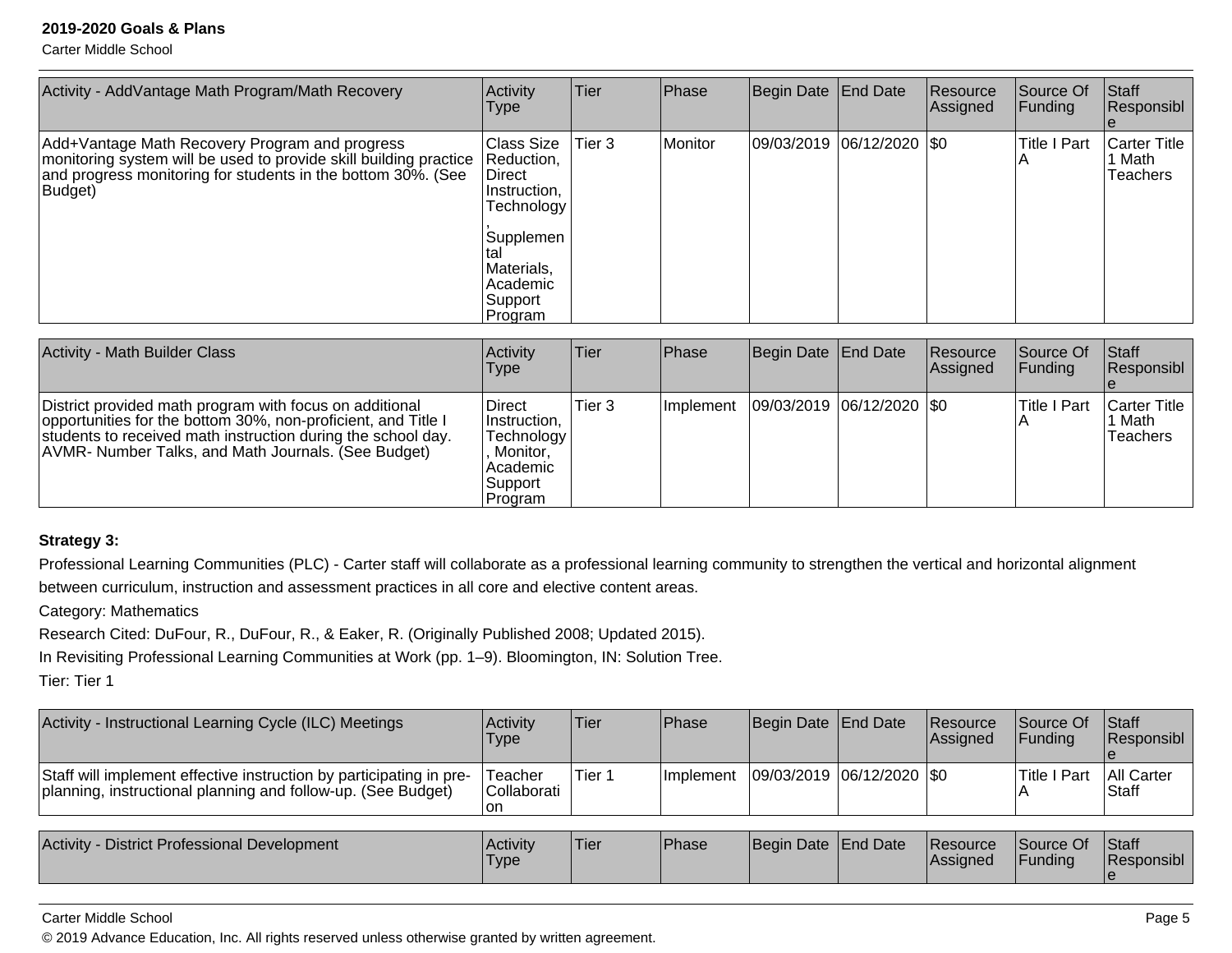Carter Middle School

| Staff will attend District Professional Development to assist in<br>MTSS (Multi-Tiered System of Support), ILC (Building & District   Learning<br>Common Assessments), and data monitoring/analysis. (See<br>Budget) | Professiona Tier 1       |        | Implement        | 09/03/2019 06/12/2020 \$0     |                                    | lTitle I Part         | <b>All Carter</b><br><b>Staff</b> |
|----------------------------------------------------------------------------------------------------------------------------------------------------------------------------------------------------------------------|--------------------------|--------|------------------|-------------------------------|------------------------------------|-----------------------|-----------------------------------|
| Activity - Implement MTSS Intervention Meetings (Quarterly)                                                                                                                                                          | Activity<br><b>Type</b>  | ∣Tier  | <b>IPhase</b>    | Begin Date   End Date         | <b>Resource</b><br><b>Assigned</b> | Source Of<br>IFundina | Staff<br><b>Responsibl</b>        |
| Staff will participate in consultation and coaching on positive<br>behavioral and academic interventions for individualized                                                                                          | Teacher<br>l Collaborati | Tier 2 | <b>Implement</b> | $ 09/03/2019 06/12/2020 $ \$0 |                                    | <b>Title I Part</b>   | <b>All Carter</b><br><b>Staff</b> |

#### **Strategy 4:**

Family Engagement - District staff will support district and school family engagement programs.

Category: School Culture

support for students. (See Budget)

Research Cited: Epstein, J. L. (1990). School and family connections: Theory, research, and implications for integrating sociologies of education and family. In D. G. Unger & M. B. Sussman (Eds.), Families in community settings: Interdisciplinary perspectives (pp. 99-126). New York: Haworth Press.

on

Epstein, J. L., & Sanders, M. (2006). Prospects for change: Preparing educators for school, family, and community partnerships. Peabody Journal of Education, 81(2),81-120.

Epstein, J. L., Sanders, M. G., Simon, B. S., Salinas, K. C., Jansorn, N. R., & Van Voorhis, F. L. (2002). School, family, and community partnerships: Your handbook foraction (2nd ed.). Thousand Oaks, CA: Corwin Press.

Ferguson, C. (2005). Developing a collaborative team approach to support family and community connections with schools: What can school leaders do? (StrategyBrief). Austin, TX: National Center for Family and Community Connections with Schools, SEDL. Retrieved May 1, 2005 fromhttp://www.sedl.org/connections/resources/rb/research-brief3.pdf

Tier: Tier 1

| Activity - Award ceremonies                                                                    | Activity<br><b>Type</b>                                                                                        | <b>Tier</b> | Phase     | Begin Date End Date           | Resource<br>Assigned | Source Of<br> Funding | Staff<br>Responsibl         |
|------------------------------------------------------------------------------------------------|----------------------------------------------------------------------------------------------------------------|-------------|-----------|-------------------------------|----------------------|-----------------------|-----------------------------|
| Students are recognized for achievements in content areas<br>throughout the year. (See Budget) | Community   Tier 1<br>Engageme<br><b>Behavioral</b><br>Support<br>Program,<br>l Academic<br>Support<br>Program |             | Implement | $ 09/03/2019 06/12/2020 $ \$0 |                      | <b>Title I Part</b>   | <b>All Carter</b><br>IStaff |

Carter Middle School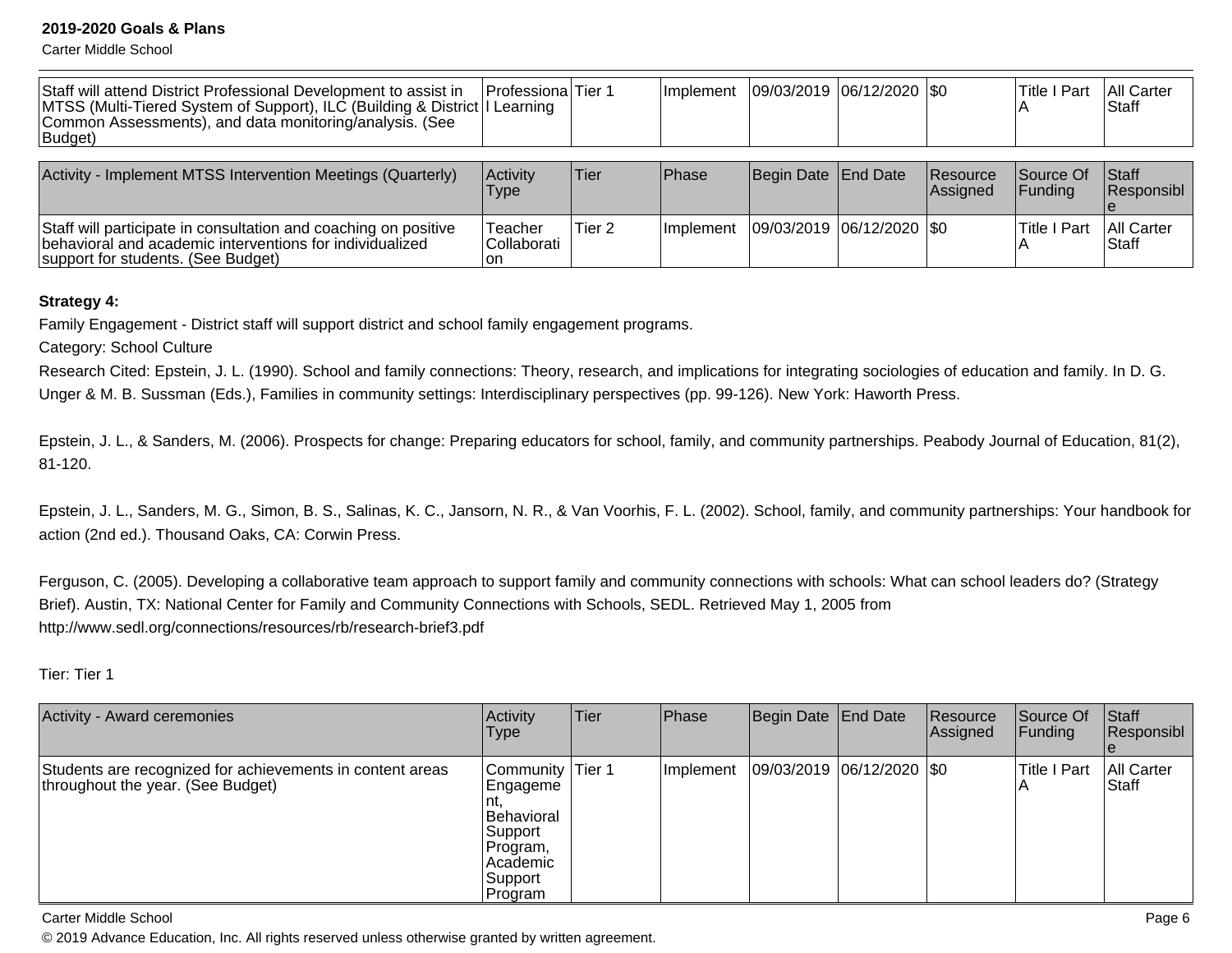Carter Middle School

| Activity - Title I Parent Nights and Field Trip Invitation                                                                                                                                                                                   | Activity<br><b>Type</b>                                                                     | lTier. | Phase      | Begin Date   End Date         | Resource<br>Assigned | <b>Source Of</b><br> Funding | Staff<br>Responsibl         |
|----------------------------------------------------------------------------------------------------------------------------------------------------------------------------------------------------------------------------------------------|---------------------------------------------------------------------------------------------|--------|------------|-------------------------------|----------------------|------------------------------|-----------------------------|
| Parents and students are invited to attend after-school<br>workshops to support academic learning. Parents and<br>students are invited to attend a curriculum-based field trip<br>together. The trip is paid for by the school. (See Budget) | <b>Parent</b><br>Involvemen<br> Community_<br> Engageme<br>Academic<br> Support<br> Program | Tier 3 | Ilmplement | $ 09/03/2019 06/12/2020 $ \$0 |                      | <b>Title I Part</b>          | All Title 1<br>Carter Staff |

# **Goal 2: All students will meet or exceed state and local standards in English Language Arts.**

#### **Measurable Objective 1:**

85% of All Students will demonstrate a proficiency in reading in English Language Arts by 06/30/2024 as measured by Spring State Assessment..

#### **Strategy 1:**

Research-Based Strategies - ALL (Academic Language Learner) and CITW (Classroom Instruction That Works) - Carter staff will use research-based strategies(ALL/CITW) in their classroom instruction.

Category: Career and College Ready

Research Cited: Dean, C. B. (2012). Classroom instruction that works research-based strategies for increasing student achievement (2nd ed.). Alexandria, Va.: ASCD.

Pitler, H. (2007). Using technology with classroom instruction that works. Alexandria, Va.: Association for Supervision and Curriculum Development ;.

Pitler, H., & Stone, B. (2012). A handbook for classroom instruction that works (2nd ed.). Alexandria, Va.: Ascd.

Hattie, John. (2012) Visible Learning for Teachers: Maximizing Impact on Learning. Routledge: LondonTier: Tier 1

| Activity - Notetaking with Text-Structures                                 | <b>Activity</b><br>Type | lTier       | Phase             | Begin Date End Date           | Resource<br><b>Assigned</b> | Source Of<br>IFundina                      | <b>IStaff</b><br>Responsibl |
|----------------------------------------------------------------------------|-------------------------|-------------|-------------------|-------------------------------|-----------------------------|--------------------------------------------|-----------------------------|
| Implement note-taking strategies using text structures in all<br> classes. | Direct<br>Instruction   | Tier 1      | <b>Ilmplement</b> | $ 09/03/2019 06/12/2020 $ \$0 |                             | No Funding   All Carter<br><b>Required</b> | <b>Teachers</b>             |
| Activity - Summarizing                                                     | <b>Activity</b><br>Type | <b>Tier</b> | Phase             | Begin Date End Date           | <b>Resource</b><br>Assigned | Source Of<br> Funding                      | <b>Staff</b><br>Responsibl  |

Carter Middle School

© 2019 Advance Education, Inc. All rights reserved unless otherwise granted by written agreement.

e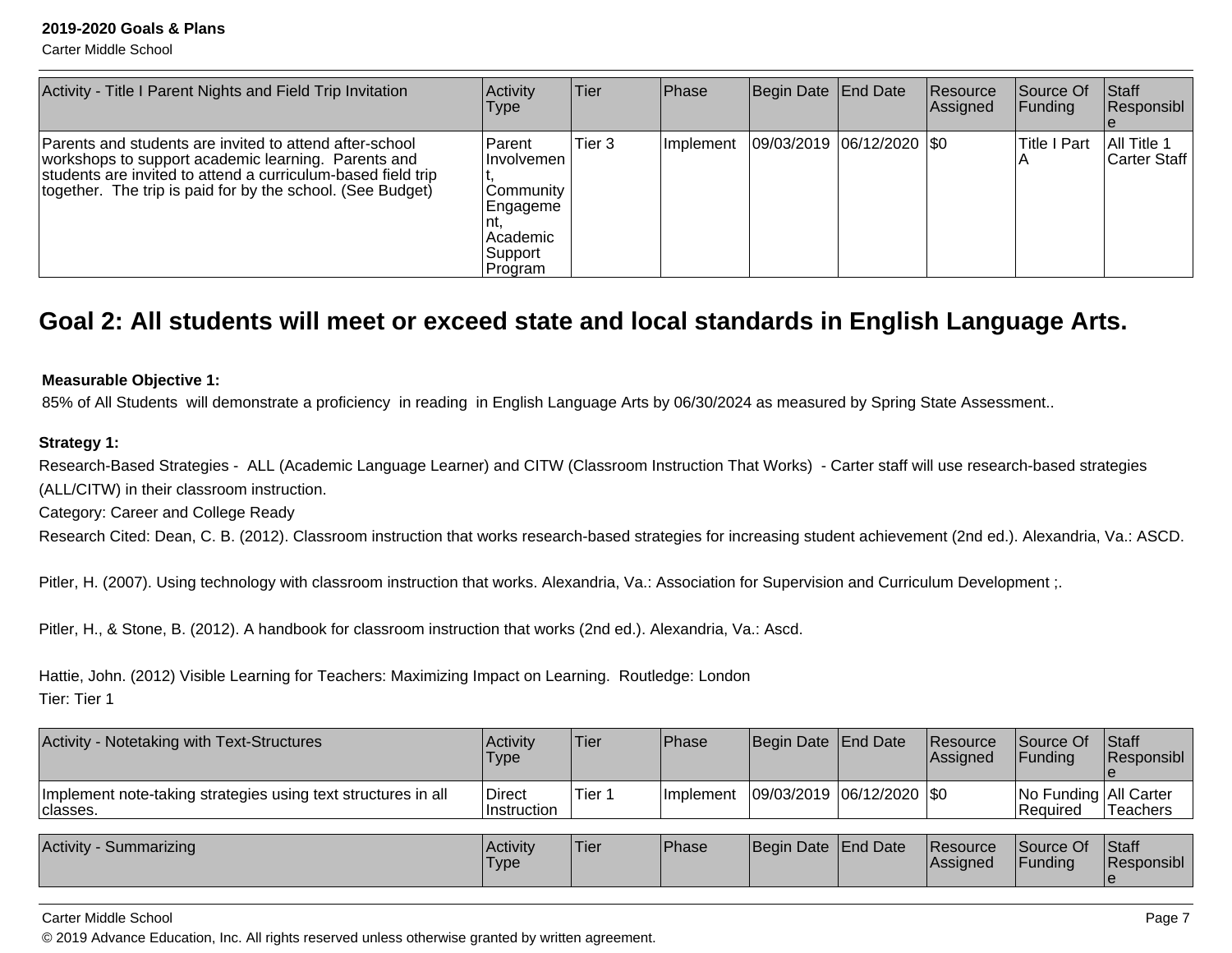Carter Middle School

| Implement summarizing strategies in all classes.                                                                                                                                                                                                                                     | <b>Direct</b><br>Instruction  | Tier 1            | Implement        | 09/03/2019        | 06/12/2020 \\$0 |                      | No Funding All Carter<br>Required   | <b>Teachers</b>          |
|--------------------------------------------------------------------------------------------------------------------------------------------------------------------------------------------------------------------------------------------------------------------------------------|-------------------------------|-------------------|------------------|-------------------|-----------------|----------------------|-------------------------------------|--------------------------|
| Activity - Instructional & Support Technology                                                                                                                                                                                                                                        | Activity<br><b>Type</b>       | Tier              | Phase            | <b>Begin Date</b> | <b>End Date</b> | Resource<br>Assigned | Source Of<br>Funding                | Staff<br>Responsibl      |
| Use Instructional technology resources including Microsoft<br>Word, online formative assessment programs, Prezi, Power<br>Point, Cornell Notes online, interactive white board, Quizlet,<br>Kahoot, and other resources to support classroom instruction<br>and student achievement. | Supplemen<br>tal<br>Materials | Tier 1            | Implement        | 09/03/2019        | 06/12/2020      | \$0                  | No Funding All Carter<br>Required   | Teachers                 |
| Activity - Graphic Organizers                                                                                                                                                                                                                                                        | Activity<br><b>Type</b>       | Tier              | Phase            | <b>Begin Date</b> | <b>End Date</b> | Resource<br>Assigned | Source Of<br>Funding                | Staff<br>Responsibl      |
| The use of graphic organizers will provide a research-based<br>framework of strategies to improve instruction and student<br>achievement.                                                                                                                                            | <b>Direct</b><br>Instruction  | Tier <sub>1</sub> | Implement        | 09/03/2019        | 06/12/2020      | \$0                  | No Funding<br>Required              | All Carter<br>Teachers   |
| Activity - Tier I Teacher Training ALL & CITW Strategies                                                                                                                                                                                                                             | Activity<br><b>Type</b>       | Tier              | Phase            | <b>Begin Date</b> | <b>End Date</b> | Resource<br>Assigned | Source Of<br>Funding                | Staff<br>Responsibl      |
| Train Staff 6-8th grade, at PLC and Staff Meetings to<br>implement effective TIER I, II, and III academic language<br>learner (ALL) & CITW strategies.                                                                                                                               | Implementa<br>tion            | Tier 1            | Implement        | 09/03/2019        | 06/12/2020      | \$0                  | No Funding All Carter<br>Required   | <b>Staff</b>             |
| Activity - Tier I Monitor Implementation of ALL and CITW<br>strategies                                                                                                                                                                                                               | Activity<br><b>Type</b>       | Tier              | Phase            | <b>Begin Date</b> | <b>End Date</b> | Resource<br>Assigned | Source Of<br> Funding               | Staff<br>Responsibl<br>e |
| Monitor implementation of ALL & CITW strategies with walk-<br>throughs and program fidelity checks.                                                                                                                                                                                  | Monitor                       | Tier 1            | Implement        | 09/03/2019        | 06/12/2020      | \$0                  | No Funding Carter<br>Required       | Administrati<br>on       |
| Activity - Tier I Evaluate effectiveness of strategies through<br>Common Assessments                                                                                                                                                                                                 | Activity<br><b>Type</b>       | Tier              | Phase            | <b>Begin Date</b> | <b>End Date</b> | Resource<br>Assigned | Source Of<br>Funding                | Staff<br>Responsibl<br>e |
| Staff will create common pre/post unit assessments and utilize<br>these tests to assess the effectiveness of ALL & CITW<br>strategies.                                                                                                                                               | Evaluation                    | Tier 1            | Getting<br>Ready | 09/03/2019        | 06/12/2020      | \$0                  | No Funding   All Carter<br>Required | Teachers                 |

# **Strategy 2:**

Tiered Instructional Strategies - Staff will implement tiered, research-based instructional strategies to support the curriculum.

Category: English/Language Arts

Research Cited: Challenging Task in Appropriate Text: Designing Discourse Communities to Increase the Literacy Growth of Adolescent Struggling Readers. S. Russell. 2005. University of Maryland.

#### Carter Middle School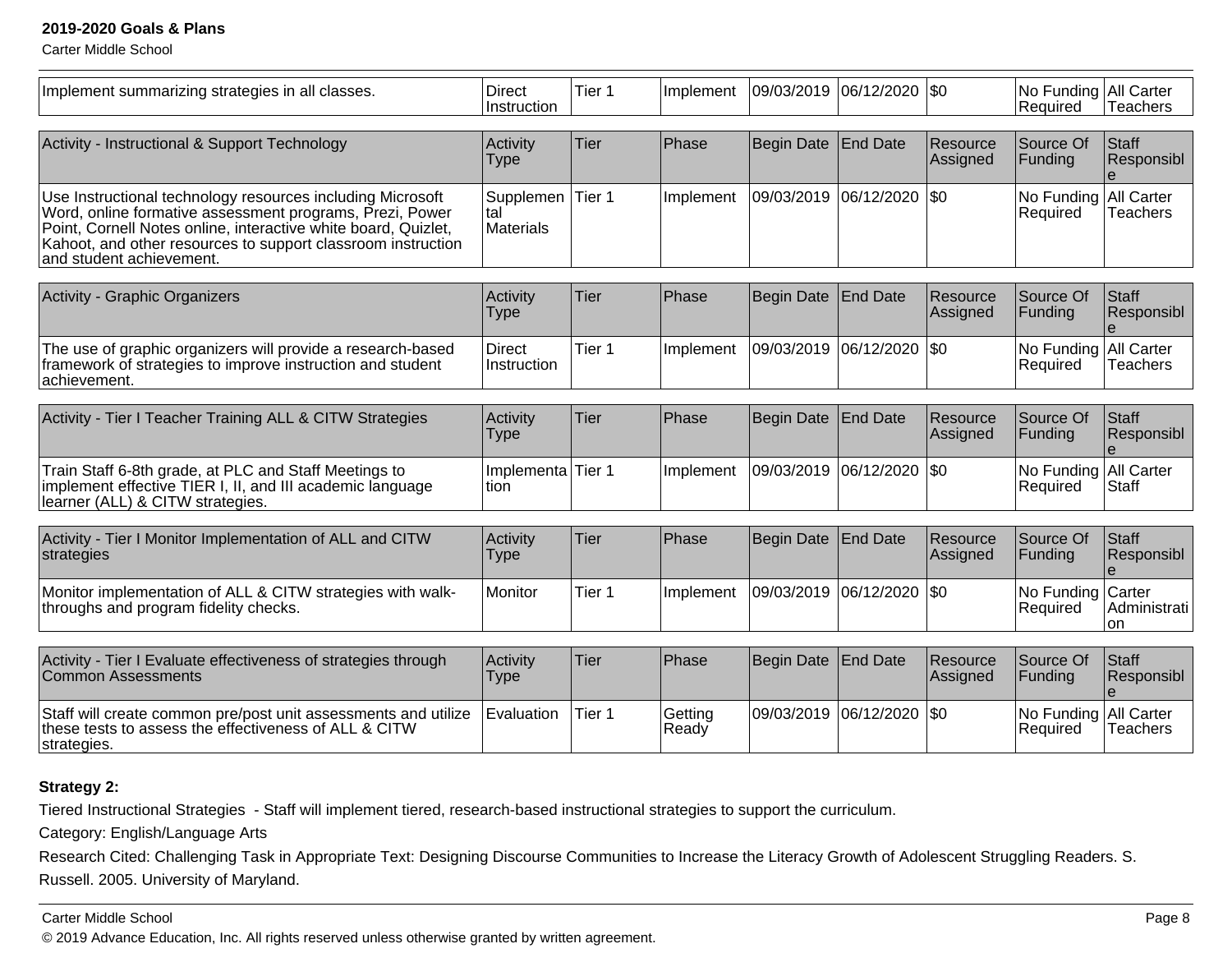Carter Middle School

# Tier: Tier 2

| Activity - Directed Guided Reading in Informational Text                                                                                                        | Activity<br>Type                                                                                   | Tier              | Phase     | Begin Date End Date |                     | Resource<br>Assigned | Source Of<br>Funding              | Staff<br>Responsibl             |
|-----------------------------------------------------------------------------------------------------------------------------------------------------------------|----------------------------------------------------------------------------------------------------|-------------------|-----------|---------------------|---------------------|----------------------|-----------------------------------|---------------------------------|
| Teacher instructs students in a small group setting: inferential<br>questioning and text-evidence responses.                                                    | Direct<br>Instruction,<br>Supplemen<br>tal<br>Materials                                            | Tier <sub>2</sub> | Implement | 09/03/2019          | $ 06/12/2020 $ \\$0 |                      | No Funding All Carter<br>Required | ELA<br>lTeachers                |
|                                                                                                                                                                 |                                                                                                    |                   |           |                     |                     |                      |                                   |                                 |
| Activity - Adolescent Critical Reading Intervention (ACRI)<br><b>Builder Class</b>                                                                              | Activity<br><b>Type</b>                                                                            | Tier              | Phase     | Begin Date          | End Date            | Resource<br>Assigned | Source Of<br>Funding              | Staff<br>Responsibl             |
| Staff will provide supplemental reading instruction to identified,<br>at-risk students using the ACRI protocol one hour daily for one<br>semester. (See Budget) | Class Size<br>Reduction,<br>Direct<br>Instruction,<br>Technology<br>Academic<br>Support<br>Program | Tier <sub>3</sub> | Implement | 09/03/2019          | $ 06/12/2020 $ \\$0 |                      | <b>Title I Part</b>               | Carter Title<br>ELA<br>Teachers |

| <b>Activity - Corrective Reading Class</b>                                                                                                                        | Activity<br>Type                                                                            | Tier              | Phase     | Begin Date End Date       |          | Resource<br>Assigned | Source Of<br> Funding                | Staff<br>Responsibl                                                                  |
|-------------------------------------------------------------------------------------------------------------------------------------------------------------------|---------------------------------------------------------------------------------------------|-------------------|-----------|---------------------------|----------|----------------------|--------------------------------------|--------------------------------------------------------------------------------------|
| Staff will provide intensive reading decoding instruction to<br>identified, at-risk students using the Corrective Reading<br>program one hour daily. (See Budget) | <b>Class Size</b><br>Reduction.<br>Direct<br>Instruction,<br>Academic<br>Support<br>Program | Tier <sub>3</sub> | Implement | 09/03/2019 06/12/2020 \$0 |          |                      | <b>Title I Part</b><br>A             | Carter<br>Special<br>Education<br>and Title $\cdot$<br><b>ELA</b><br><b>Teachers</b> |
|                                                                                                                                                                   |                                                                                             |                   |           |                           |          |                      |                                      |                                                                                      |
| <b>Activity - Oakland MAISA Writing Units</b>                                                                                                                     | Activity<br>Type                                                                            | Tier              | Phase     | Begin Date                | End Date | Resource<br>Assigned | Source Of<br>Funding                 | Staff<br>Responsibl                                                                  |
| All students will utilize writing units to develop structured<br>paragraphs and essays that cover six models of writing                                           | Direct<br>Instruction                                                                       | Tier <sub>1</sub> | Implement | 09/03/2019 06/12/2020     |          | <b>SO</b>            | No Funding   All Carter<br> Required | ELA<br><b>Teachers</b>                                                               |
|                                                                                                                                                                   |                                                                                             |                   |           |                           |          |                      |                                      |                                                                                      |
| <b>Activity - Writers Workshop</b>                                                                                                                                | Activity<br>Type                                                                            | Tier              | Phase     | Begin Date End Date       |          | Resource<br>Assigned | Source Of<br>Funding                 | Staff<br>Responsibl<br>le.                                                           |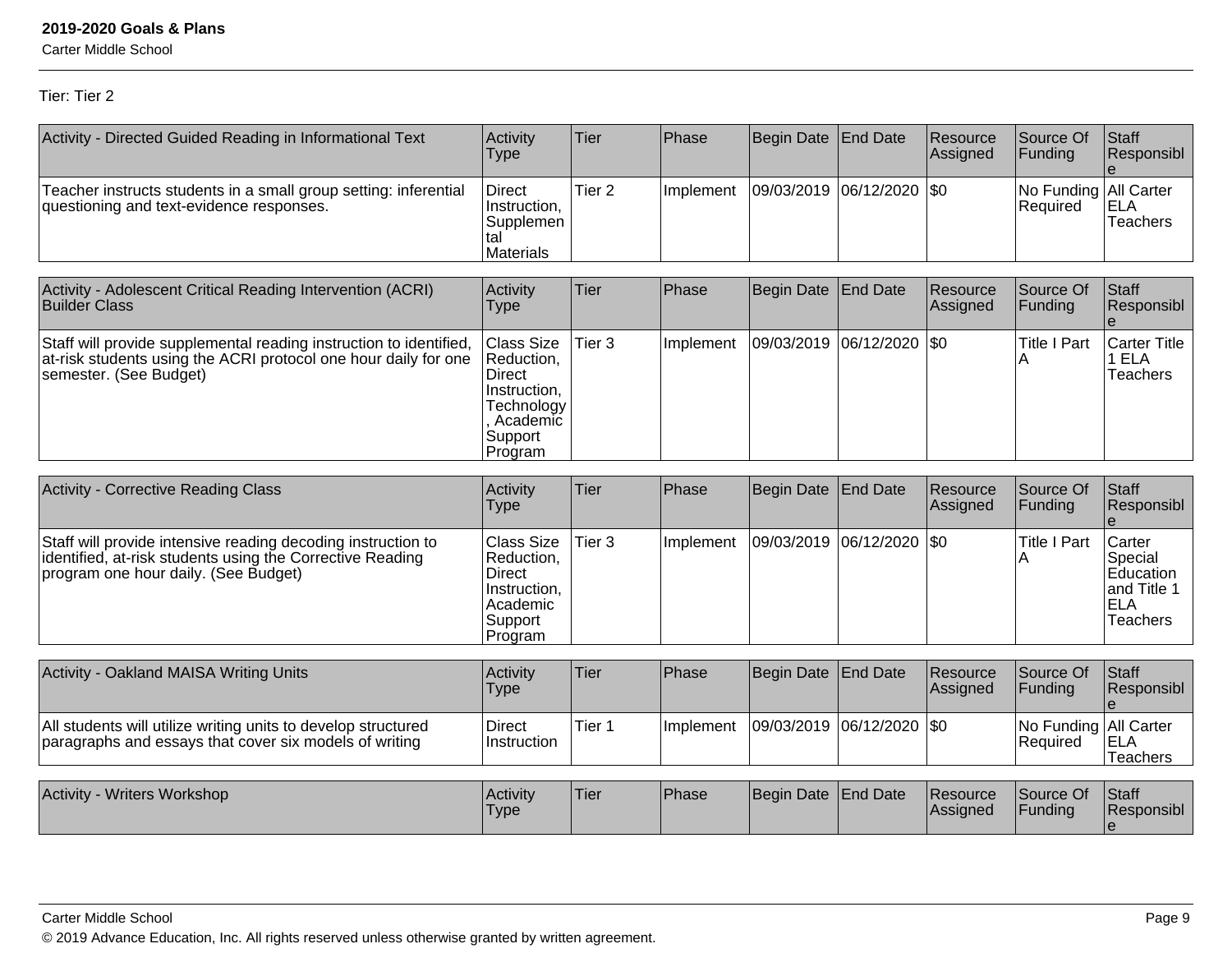Carter Middle School

| Carter ELA staff will implement a Writers Workshop model.<br>which includes writing mini-lessons, independent writing,<br>language instruction, and writing pieces of varying lengths.<br>This writing will help students identify quality organization and<br>limprove idea development. | <b>Direct</b><br>∣Instruction | <sup>1</sup> Tier 2 | lGettina<br>IReadv |  | 09/03/2019  06/12/2020  \$0 |  | INo Funding IAII Carter<br>l Reauired | <b>IELA</b><br>Teachers |
|-------------------------------------------------------------------------------------------------------------------------------------------------------------------------------------------------------------------------------------------------------------------------------------------|-------------------------------|---------------------|--------------------|--|-----------------------------|--|---------------------------------------|-------------------------|
|-------------------------------------------------------------------------------------------------------------------------------------------------------------------------------------------------------------------------------------------------------------------------------------------|-------------------------------|---------------------|--------------------|--|-----------------------------|--|---------------------------------------|-------------------------|

#### **Strategy 3:**

Professional Learning Communities (PLC) - Staff will collaborate as a professional learning community to strengthen the vertical and horizontal alignment betweencurriculum, instruction and assessment practices in all core and elective content areas.

Category: English/Language Arts

Research Cited: DuFour, R., DuFour, R., & Eaker, R. (Originally Published 2008; Updated 2015).

In Revisiting Professional Learning Communities at Work (pp. 1–9). Bloomington, IN: Solution Tree.

Tier: Tier 1

| Activity - Instructional Learning Cycle (ILC) Meetings                                                                              | Activity<br>Type                      | lTier. | <b>IPhase</b>     | Begin Date End Date         | Resource<br>lAssianed | <b>Source Of</b><br><b>IFundina</b> | <b>Staff</b><br><b>Responsibl</b> |
|-------------------------------------------------------------------------------------------------------------------------------------|---------------------------------------|--------|-------------------|-----------------------------|-----------------------|-------------------------------------|-----------------------------------|
| Staff will implement effective instruction by participating in pre-<br>planning, instructional planning and follow-up. (See Budget) | 'Teacher<br><b>Collaborati</b><br>lon | Tier 1 | <b>Ilmplement</b> | 09/03/2019  06/12/2020  \$0 |                       | <b>Title I Part</b>                 | <b>All Carter</b><br>lStaff       |

| <b>Activity - District Professional Development</b>                                                                                                                                                                  | Activitv<br>Type          | Tier | <b>IPhase</b>     | Begin Date End Date      | <b>Resource</b><br>Assigned | <b>Source Of</b><br><b>IFundina</b> | <b>Staff</b><br><b>Responsibl</b> |
|----------------------------------------------------------------------------------------------------------------------------------------------------------------------------------------------------------------------|---------------------------|------|-------------------|--------------------------|-----------------------------|-------------------------------------|-----------------------------------|
| Staff will attend District Professional Development to assist in<br>MTSS (Multi-Tiered System of Support), ILC (Building & District   Learning<br>Common Assessments), and data monitoring/analysis. (See<br>Budget) | <b>Professiona</b> Tier 1 |      | <b>Ilmplement</b> | 09/03/2019 06/12/2020 S0 |                             | Title I Part                        | All Carter<br><b>IStaff</b>       |

| Activity - Implement MTSS Intervention Meetings (Quarterly)                                                                                                       | Activity<br>'Type              | Tier   | <b>IPhase</b>    | Begin Date End Date         | <b>Resource</b><br>Assigned | <b>Source Of</b><br>IFundina | Staff<br><b>Responsibl</b>  |
|-------------------------------------------------------------------------------------------------------------------------------------------------------------------|--------------------------------|--------|------------------|-----------------------------|-----------------------------|------------------------------|-----------------------------|
| Staff will participate in consultation and coaching on positive<br>behavioral and academic interventions for individualized<br>support for students. (See Budget) | Teacher<br>lCollaborati<br>lon | Tier 2 | <b>Implement</b> | 09/03/2019  06/12/2020  \$0 |                             | <b>Title I Part</b>          | <b>All Carter</b><br>lStaff |

#### **Strategy 4:**

Family Engagement - District staff will support district and school family engagement programs.

Category: School Culture

Research Cited: Epstein, J. L. (1990). School and family connections: Theory, research, and implications for integrating sociologies of education and family. In D. G.

Unger & M. B. Sussman (Eds.), Families in community settings: Interdisciplinary perspectives (pp. 99-126). New York: Haworth Press.

#### Carter Middle School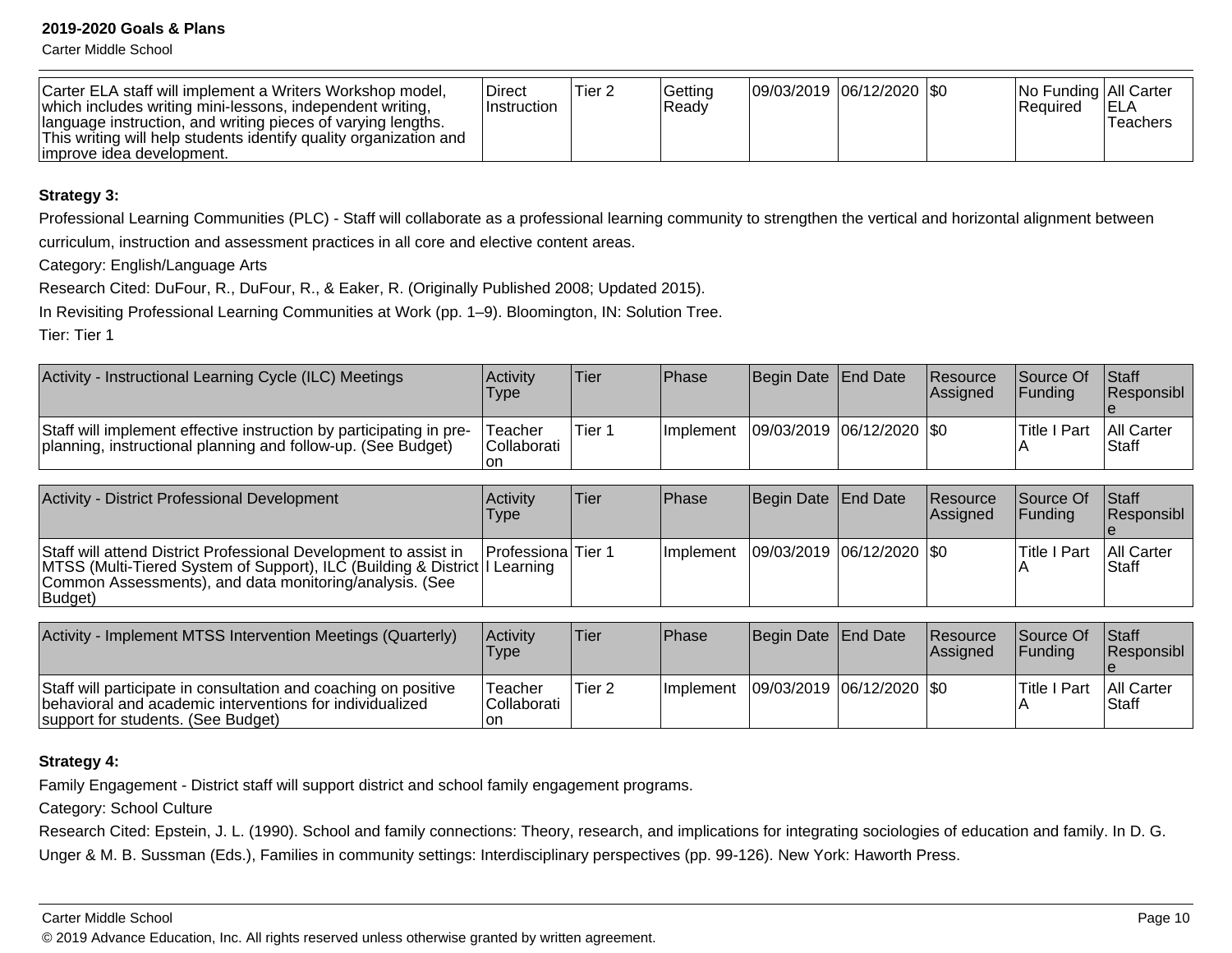Carter Middle School

Epstein, J. L., & Sanders, M. (2006). Prospects for change: Preparing educators for school, family, and community partnerships. Peabody Journal of Education, 81(2),81-120.

Epstein, J. L., Sanders, M. G., Simon, B. S., Salinas, K. C., Jansorn, N. R., & Van Voorhis, F. L. (2002). School, family, and community partnerships: Your handbook foraction (2nd ed.). Thousand Oaks, CA: Corwin Press.

Ferguson, C. (2005). Developing a collaborative team approach to support family and community connections with schools: What can school leaders do? (StrategyBrief). Austin, TX: National Center for Family and Community Connections with Schools, SEDL. Retrieved May 1, 2005 fromhttp://www.sedl.org/connections/resources/rb/research-brief3.pdf

Tier: Tier 1

| Activity - Award ceremonies                                                                    | Activity<br><b>Type</b>                                                                                          | Tier | Phase     | Begin Date End Date     | Resource<br>Assigned | Source Of<br> Funding | Staff<br>Responsibl |
|------------------------------------------------------------------------------------------------|------------------------------------------------------------------------------------------------------------------|------|-----------|-------------------------|----------------------|-----------------------|---------------------|
| Students are recognized for achievements in content areas<br>throughout the year. (See Budget) | Community Tier 1<br> Engageme<br>Int.<br>IBehavioral<br> Support<br>Program,<br> Academic<br> Support<br>Program |      | Implement | 09/03/2019 06/12/2020 0 |                      | <b>Title I Part</b>   | All Carter<br>Staff |

| Activity - Title I Parent Nights and Field Trip Invitation                                                                                                                                                                               | Activity<br><b>Type</b>                                                                   | <b>Tier</b> | <b>Phase</b> | Begin Date End Date         | <b>Resource</b><br>Assigned | Source Of<br><b>Funding</b> | Staff<br>Responsibl         |
|------------------------------------------------------------------------------------------------------------------------------------------------------------------------------------------------------------------------------------------|-------------------------------------------------------------------------------------------|-------------|--------------|-----------------------------|-----------------------------|-----------------------------|-----------------------------|
| Parents and students are invited to attend after school<br>workshops to support academic learning. Parents and<br>students are invited to attend a curriculum-based field trip<br>together. Trip is paid for by the school. (See Budget) | <b>Parent</b><br>Involvemen<br>Community<br>Engageme<br> Academic <br> Support<br>Program | Tier 3      | Implement    | 09/03/2019  06/12/2020  \$0 |                             | Title I Part                | All Title 1<br>Carter Staff |

# **Goal 3: All staff will implement a school-wide PBIS program to improve the classroom learningenvironment and school culture.**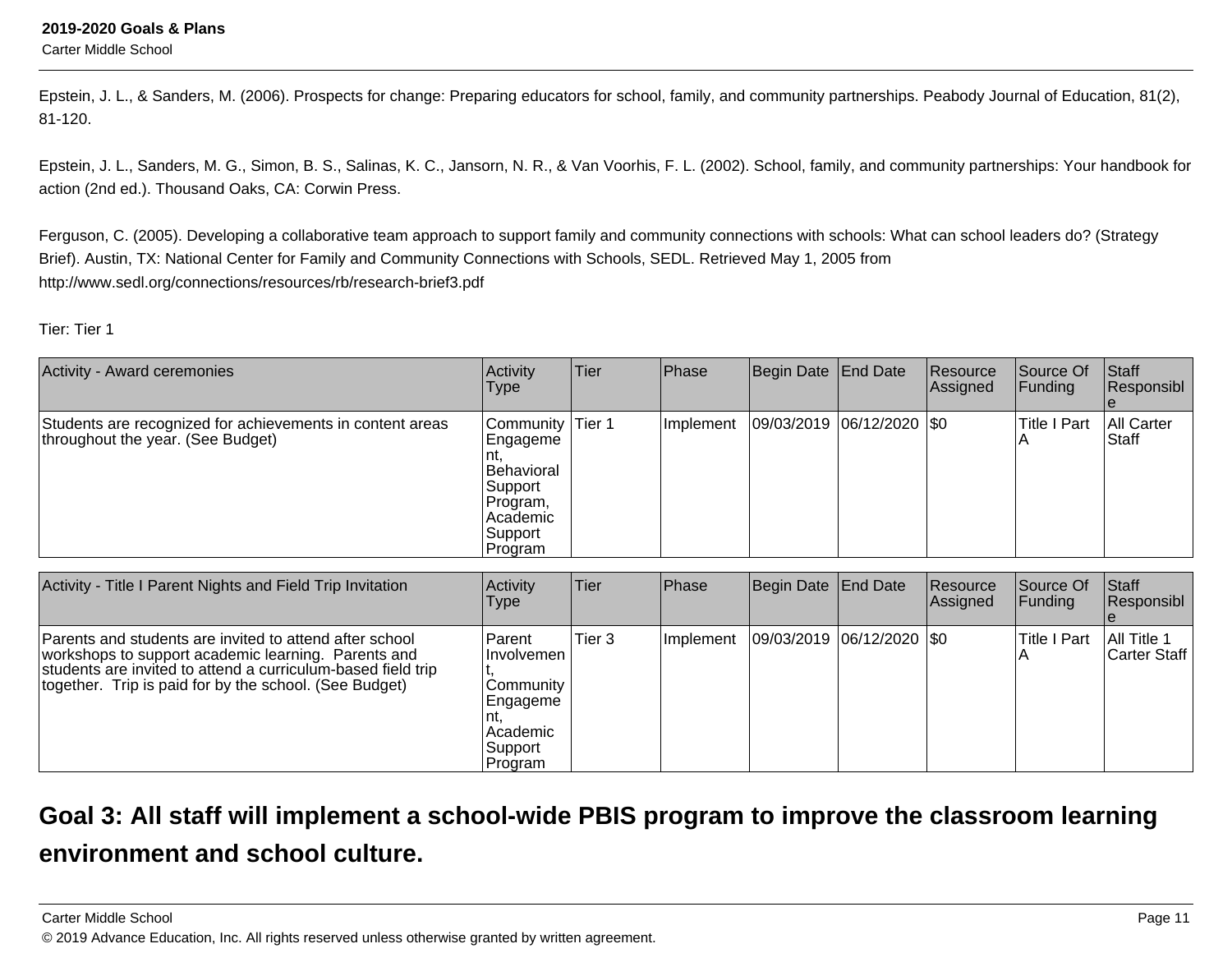### **Measurable Objective 1:**

collaborate to develop and implement a school-wide PBIS system by 06/20/2024 as measured by a decrease in discipline referrals.

## **Strategy 1:**

Positive Behavioral Interventions and Supports (PBIS) - Using defined non-academic, at-risk behavioral criteria, staff will identify students andprovide behavioral interventions and supports.

### Category: School Culture

Research Cited: Research Cited: Scheuermann, B. K., and J. A. Hall. Positive behavioral supports for the classroom. 2nd. Upper Saddle River, NJ: Pearson Education, Inc., 2013. Print

Tier: Tier 1

| <b>Activity - PBIS-Getting Ready</b>                                                                            | Activitv<br><b>Type</b>        | Tier | <b>Phase</b>      | Begin Date   End Date         | <b>IResource</b><br><b>Assigned</b> | <b>Source Of</b><br><b>Funding</b>    | <b>Staff</b><br>Responsibl                                        |
|-----------------------------------------------------------------------------------------------------------------|--------------------------------|------|-------------------|-------------------------------|-------------------------------------|---------------------------------------|-------------------------------------------------------------------|
| Carter staff will receive PBIS training and job-embedded<br>support at PLC meetings and monthly staff meetings. | Professiona Tier 1<br>Learning |      | Gettina<br> Ready | $ 09/03/2019 06/12/2020 $ \$0 |                                     | No Funding Carter<br><b>IRequired</b> | Middle<br><b>ISchool</b><br>Staff and<br>Building<br>IAdministrat |

| Activity - PBIS-Implement                                                                                                                                                                                                                                                                                                                                                                      | <b>Activity</b><br>Type          | Tier   | Phase       | Begin Date   End Date |                             | Resource<br>Assigned | Source Of<br> Funding | <b>Staff</b><br>Responsibl                                                   |
|------------------------------------------------------------------------------------------------------------------------------------------------------------------------------------------------------------------------------------------------------------------------------------------------------------------------------------------------------------------------------------------------|----------------------------------|--------|-------------|-----------------------|-----------------------------|----------------------|-----------------------|------------------------------------------------------------------------------|
| Carter staff will continue to provide mentoring & support<br>programs (PBIS, Where Everybody Belongs (WEB), Cultural<br>Diversity Training, Peer to Peer, counselor support<br>groups, Restorative Justice, etc.). These will be used to<br>provide instruction of, and mentoring support in, developing<br>and maintaining positive behaviors which support academic<br>success. (See Budget) | Behavioral<br>Support<br>Program | Tier 1 | l Implement |                       | 09/03/2019  06/12/2020  \$0 |                      | Title I Part          | Carter<br>Middle<br> School<br>Staff and<br>Building<br>Administrat<br>lors. |

| / - PBIS-Monitor<br><b>Activity</b><br>Begin Date End Date<br><b>Phase</b><br>Activity<br>'Tier<br>Resource<br>'Type<br><b>Assigned</b> | Source Of<br><b>IFunding</b> | <b>Staff</b><br>Responsibl |
|-----------------------------------------------------------------------------------------------------------------------------------------|------------------------------|----------------------------|
|-----------------------------------------------------------------------------------------------------------------------------------------|------------------------------|----------------------------|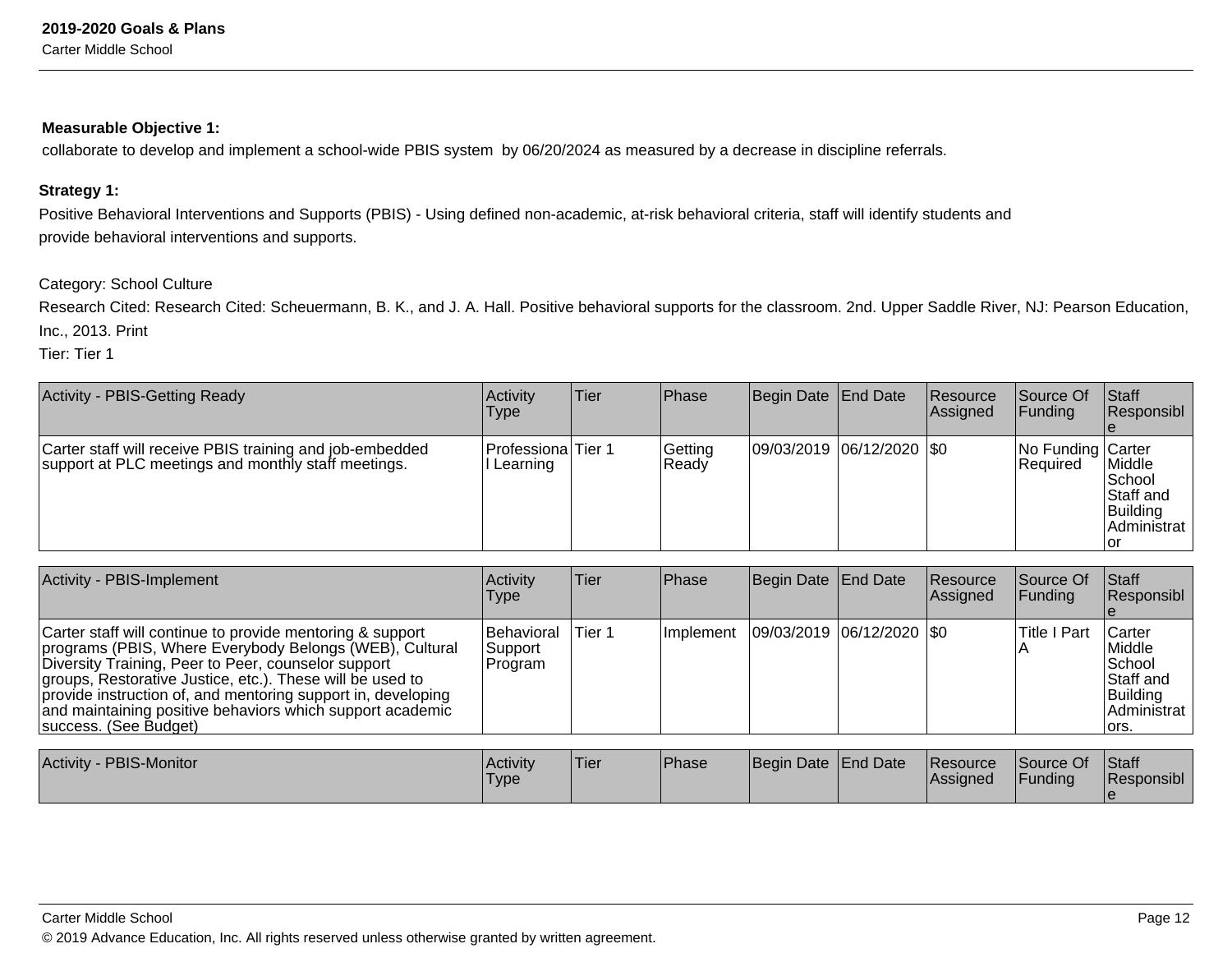Carter Middle School

| PBIS leadership team will monitor the implementation of plan<br>components through data reports of absences, referrals,<br>suspensions, and/or report card/conduct marks of students.<br><i><b>See Budget</b></i> | l Monitor | Tier 1 | l Monitor | 09/03/2019  06/12/2020  \$0 |  |  | <b>No Funding Carter</b><br><b>Required</b> | Middle<br>l School<br><b>Staff</b> and<br>Building<br><b>IAdministrat</b><br>lors. |
|-------------------------------------------------------------------------------------------------------------------------------------------------------------------------------------------------------------------|-----------|--------|-----------|-----------------------------|--|--|---------------------------------------------|------------------------------------------------------------------------------------|
|-------------------------------------------------------------------------------------------------------------------------------------------------------------------------------------------------------------------|-----------|--------|-----------|-----------------------------|--|--|---------------------------------------------|------------------------------------------------------------------------------------|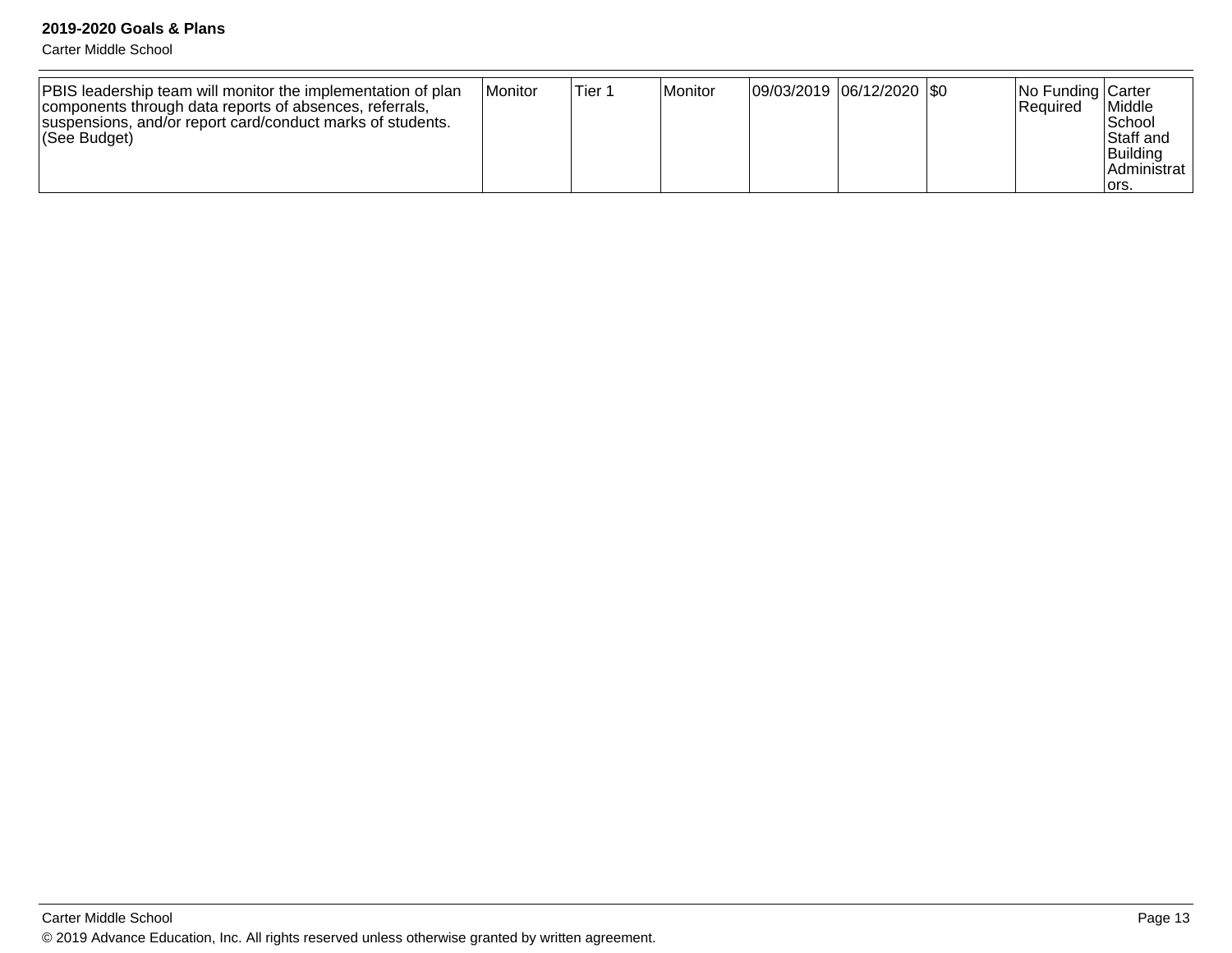# **Activity Summary by Funding Source**

# **Below is a breakdown of your activities by funding source**

## **Title I Part A**

| <b>Activity Name</b>                                                 | <b>Activity Description</b>                                                                                                                                                                                                                                                                                                                                                                                   | Activity<br><b>Type</b>                                                                             | <b>Tier</b>       | Phase     | Begin Date | <b>End Date</b>            | Resource<br>Assigned | <b>Staff</b><br>Responsibl                                                 |
|----------------------------------------------------------------------|---------------------------------------------------------------------------------------------------------------------------------------------------------------------------------------------------------------------------------------------------------------------------------------------------------------------------------------------------------------------------------------------------------------|-----------------------------------------------------------------------------------------------------|-------------------|-----------|------------|----------------------------|----------------------|----------------------------------------------------------------------------|
| PBIS-Implement                                                       | Carter staff will continue to provide mentoring &<br>support<br>programs (PBIS, Where Everybody Belongs<br>(WEB), Cultural<br>Diversity Training, Peer to Peer, counselor support<br>groups, Restorative Justice, etc.). These will be<br>used to<br>provide instruction of, and mentoring support in,<br>developing<br>and maintaining positive behaviors which support<br>academic<br>success. (See Budget) | Behavioral<br>Support<br>Program                                                                    | Tier 1            | Implement |            | 09/03/2019 06/12/2020      | \$0                  | Carter<br>Middle<br>School<br>Staff and<br>Building<br>Administrat<br>ors. |
| <b>District Professional</b><br>Development                          | Staff will attend District Professional Development<br>to assist in MTSS (Multi-Tiered System of<br>Support), ILC (Building & District Common<br>Assessments), and data monitoring/analysis. (See<br>Budget)                                                                                                                                                                                                  | Professiona Tier 1<br>I Learning                                                                    |                   | Implement |            | 09/03/2019 06/12/2020 \$0  |                      | <b>All Carter</b><br><b>Staff</b>                                          |
| <b>Implement MTSS</b><br><b>Intervention Meetings</b><br>(Quarterly) | Staff will participate in consultation and coaching<br>on positive behavioral and academic interventions<br>for individualized support for students. (See<br>Budget)                                                                                                                                                                                                                                          | Teacher<br>Collaborati<br>lon                                                                       | Tier <sub>2</sub> | Implement |            | 09/03/2019 06/12/2020  \$0 |                      | <b>All Carter</b><br>Staff                                                 |
| <b>District Professional</b><br>Development                          | Staff will attend District Professional Development<br>to assist in MTSS (Multi-Tiered System of<br>Support), ILC (Building & District Common<br>Assessments), and data monitoring/analysis. (See<br>Budget)                                                                                                                                                                                                  | Professiona Tier 1<br>I Learning                                                                    |                   | Implement |            | 09/03/2019 06/12/2020 \$0  |                      | <b>All Carter</b><br><b>Staff</b>                                          |
| Award ceremonies                                                     | Students are recognized for achievements in<br>content areas throughout the year. (See Budget)                                                                                                                                                                                                                                                                                                                | Community<br>Engageme<br>nt.<br>Behavioral<br>Support<br>Program,<br>Academic<br>Support<br>Program | Tier 1            | Implement |            | 09/03/2019 06/12/2020 \$0  |                      | <b>All Carter</b><br><b>Staff</b>                                          |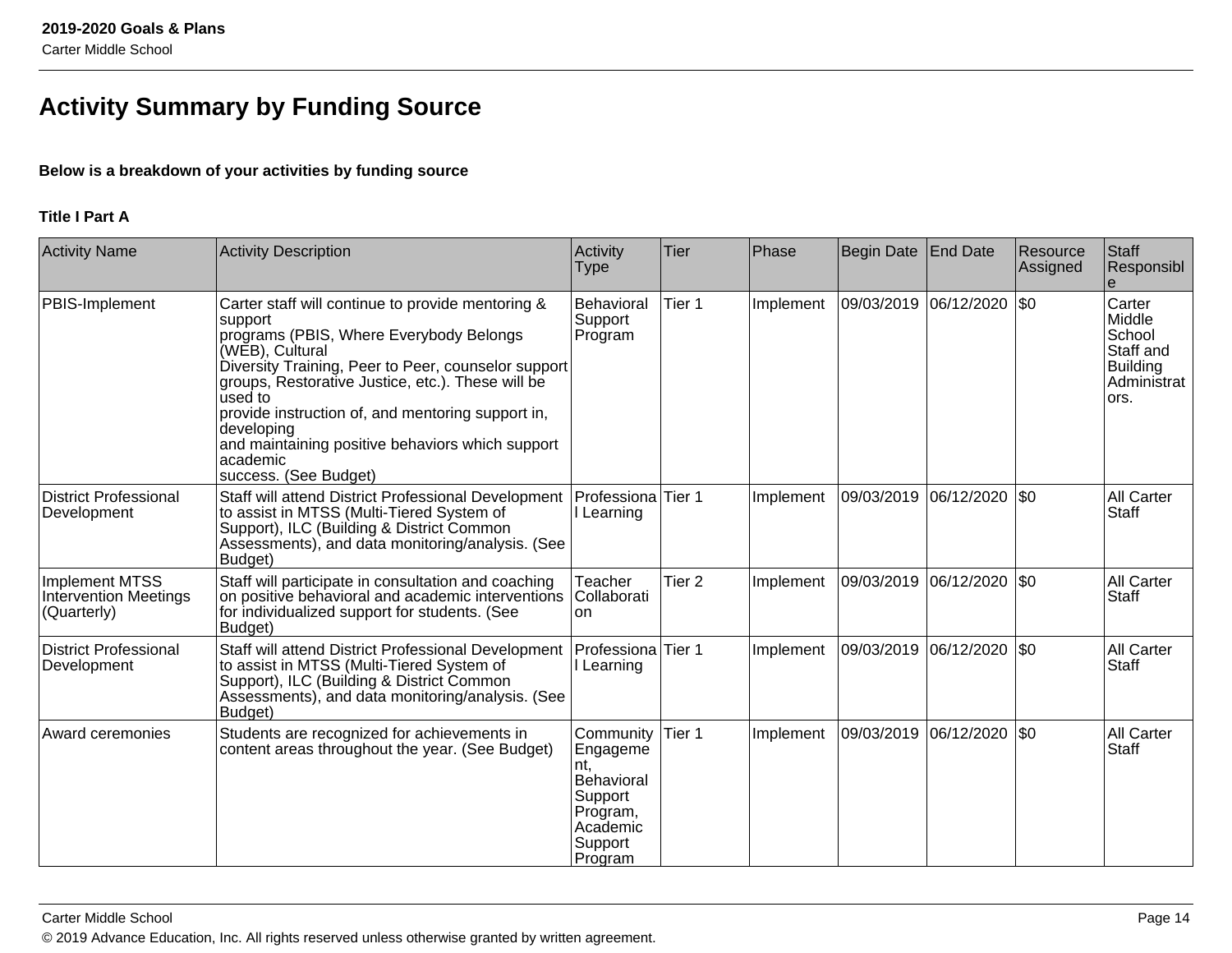Carter Middle School

| Instructional Learning<br>Cycle (ILC) Meetings     | Staff will implement effective instruction by<br>participating in pre-planning, instructional planning<br>and follow-up. (See Budget)                                                                                                            | Teacher<br>Collaborati<br>on                                                                                                                       | Tier 1            | Implement | 09/03/2019 | 06/12/2020 \\$0  |         | <b>All Carter</b><br><b>Staff</b>                                       |
|----------------------------------------------------|--------------------------------------------------------------------------------------------------------------------------------------------------------------------------------------------------------------------------------------------------|----------------------------------------------------------------------------------------------------------------------------------------------------|-------------------|-----------|------------|------------------|---------|-------------------------------------------------------------------------|
| Award ceremonies                                   | Students are recognized for achievements in<br>content areas throughout the year. (See Budget)                                                                                                                                                   | Community<br>Engageme<br>nt.<br>Behavioral<br>Support<br>Program,<br>Academic<br>Support<br>Program                                                | Tier 1            | Implement | 09/03/2019 | 06/12/2020 \$0   |         | <b>All Carter</b><br><b>Staff</b>                                       |
| Title I Parent Nights and<br>Field Trip Invitation | Parents and students are invited to attend after-<br>school workshops to support academic learning.<br>Parents and students are invited to attend a<br>curriculum-based field trip together. The trip is<br>paid for by the school. (See Budget) | Parent<br>Involvemen<br>Community<br>Engageme<br>nt.<br>Academic<br>Support<br>Program                                                             | Tier 3            | Implement | 09/03/2019 | 06/12/2020 \$0   |         | All Title 1<br>Carter Staff                                             |
| AddVantage Math<br>Program/Math Recovery           | Add+Vantage Math Recovery Program and<br>progress monitoring system will be used to<br>provide skill building practice and progress<br>monitoring for students in the bottom 30%. (See<br>Budget)                                                | <b>Class Size</b><br>Reduction,<br><b>Direct</b><br>Instruction,<br>Technology<br>Supplemen<br>tal<br>Materials,<br>Academic<br>Support<br>Program | Tier <sub>3</sub> | Monitor   | 09/03/2019 | 06/12/2020       | $ $ \$0 | <b>Carter Title</b><br>1 Math<br><b>Teachers</b>                        |
| Instructional Learning<br>Cycle (ILC) Meetings     | Staff will implement effective instruction by<br>participating in pre-planning, instructional planning<br>and follow-up. (See Budget)                                                                                                            | Teacher<br>Collaborati<br>on                                                                                                                       | Tier 1            | Implement | 09/03/2019 | 06/12/2020   \$0 |         | <b>All Carter</b><br><b>Staff</b>                                       |
| Corrective Reading<br>Class                        | Staff will provide intensive reading decoding<br>instruction to identified, at-risk students using the<br>Corrective Reading program one hour daily. (See<br>Budget)                                                                             | <b>Class Size</b><br>Reduction,<br><b>Direct</b><br>Instruction,<br>Academic<br>Support<br>Program                                                 | Tier 3            | Implement | 09/03/2019 | 06/12/2020 \$0   |         | Carter<br>Special<br>Education<br>and Title 1<br>ELA<br><b>Teachers</b> |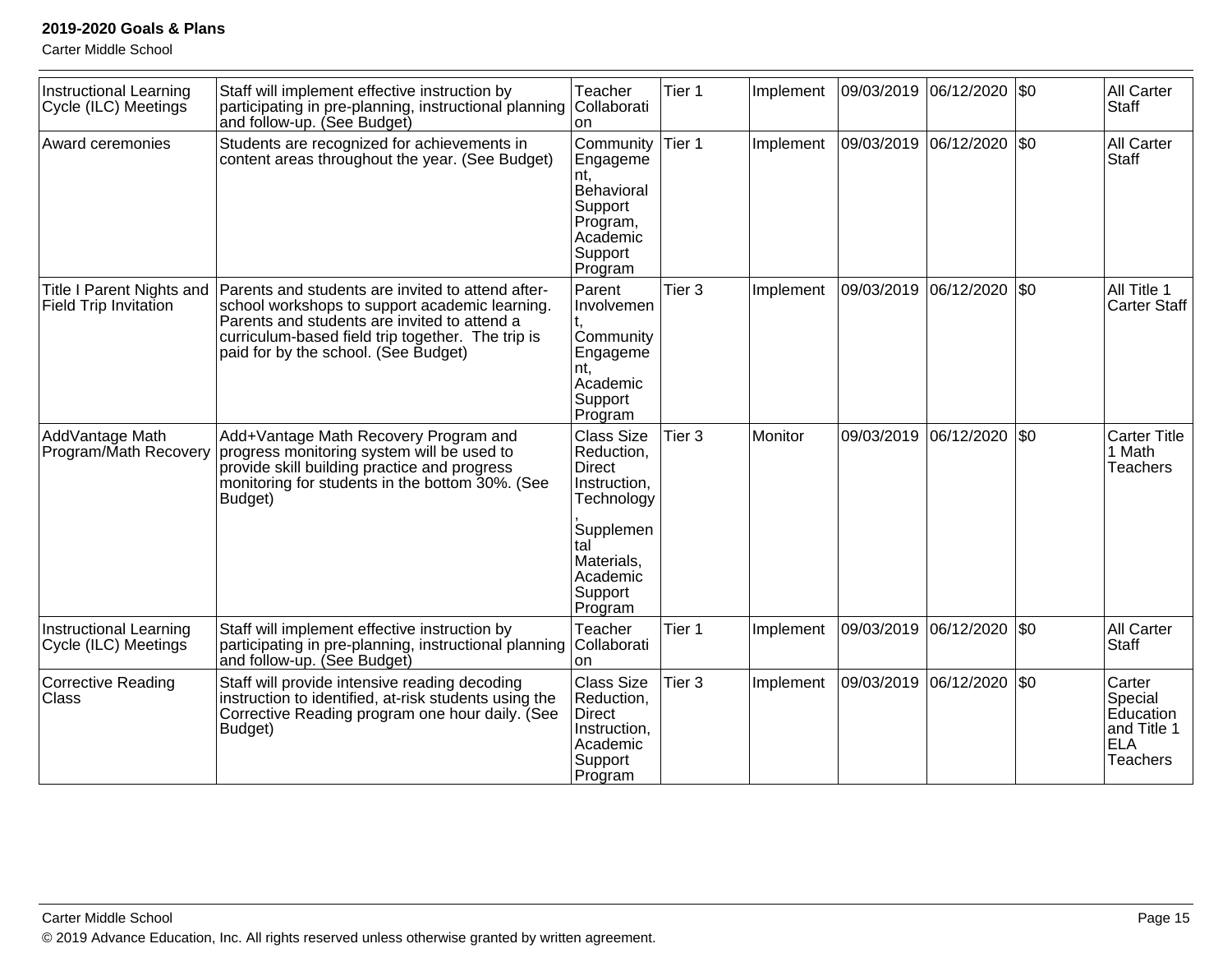Carter Middle School

| Title I Parent Nights and<br>Field Trip Invitation                         | Parents and students are invited to attend after<br>school workshops to support academic learning.<br>Parents and students are invited to attend a<br>curriculum-based field trip together. Trip is paid<br>for by the school. (See Budget)        | Parent<br>Involvemen<br>Community<br>Engageme<br>nt.<br>Academic<br>Support<br>Program             | Tier 3            | Implement | 09/03/2019 06/12/2020 \$0 |                    | All Title 1<br>Carter Staff               |
|----------------------------------------------------------------------------|----------------------------------------------------------------------------------------------------------------------------------------------------------------------------------------------------------------------------------------------------|----------------------------------------------------------------------------------------------------|-------------------|-----------|---------------------------|--------------------|-------------------------------------------|
| <b>Math Builder Class</b>                                                  | District provided math program with focus on<br>additional opportunities for the bottom 30%, non-<br>proficient, and Title I students to received math<br>instruction during the school day. AVMR-Number<br>Talks, and Math Journals. (See Budget) | Direct<br>Instruction,<br>Technology<br>Monitor,<br>Academic<br>Support<br>Program                 | Tier 3            | Implement | 09/03/2019                | 06/12/2020 \\$0    | <b>Carter Title</b><br>1 Math<br>Teachers |
| <b>Implement MTSS</b><br><b>Intervention Meetings</b><br>(Quarterly)       | Staff will participate in consultation and coaching<br>on positive behavioral and academic interventions<br>for individualized support for students. (See<br>Budget)                                                                               | Teacher<br>Collaborati<br>lon                                                                      | Tier <sub>2</sub> | Implement | 09/03/2019                | $ 06/12/2020 $ \$0 | <b>All Carter</b><br>Staff                |
| <b>Adolescent Critical</b><br>Reading Intervention<br>(ACRI) Builder Class | Staff will provide supplemental reading instruction<br>to identified, at-risk students using the ACRI<br>protocol one hour daily for one semester. (See<br>Budget)                                                                                 | Class Size<br>Reduction,<br>Direct<br>Instruction,<br>Technology<br>Academic<br>Support<br>Program | Tier 3            | Implement | 09/03/2019                | $ 06/12/2020 $ \$0 | <b>Carter Title</b><br>1 ELA<br>Teachers  |

# **No Funding Required**

| <b>Activity Name</b>                  | Activity Description                                                                                                                                                                                                                                                                    | Activity<br>Type                     | Tier   | Phase            | Begin Date End Date         | Resource<br>Assigned | Staff<br>Responsibl                                                      |
|---------------------------------------|-----------------------------------------------------------------------------------------------------------------------------------------------------------------------------------------------------------------------------------------------------------------------------------------|--------------------------------------|--------|------------------|-----------------------------|----------------------|--------------------------------------------------------------------------|
| <b>PBIS-Getting Ready</b>             | Carter staff will receive PBIS training and job-<br>lembedded<br>support at PLC meetings and monthly staff<br> meetings.                                                                                                                                                                | Professiona Tier 1<br>Learning       |        | Getting<br>Ready | 09/03/2019 06/12/2020 \$0   |                      | Carter<br>Middle<br>School<br>Staff and<br>Building<br>Administrat<br>Ωľ |
| Instructional & Support<br>Technology | Use Instructional technology resources including<br>Microsoft Word, online formative assessment<br>programs, Prezi, Power Point, Cornell Notes<br>online, interactive white board, Quizlet, Kahoot,<br>and other resources to support classroom<br>instruction and student achievement. | Supplemen<br>tal<br><b>Materials</b> | Tier 1 | Implement        | 09/03/2019  06/12/2020  \$0 |                      | <b>All Carter</b><br><b>Teachers</b>                                     |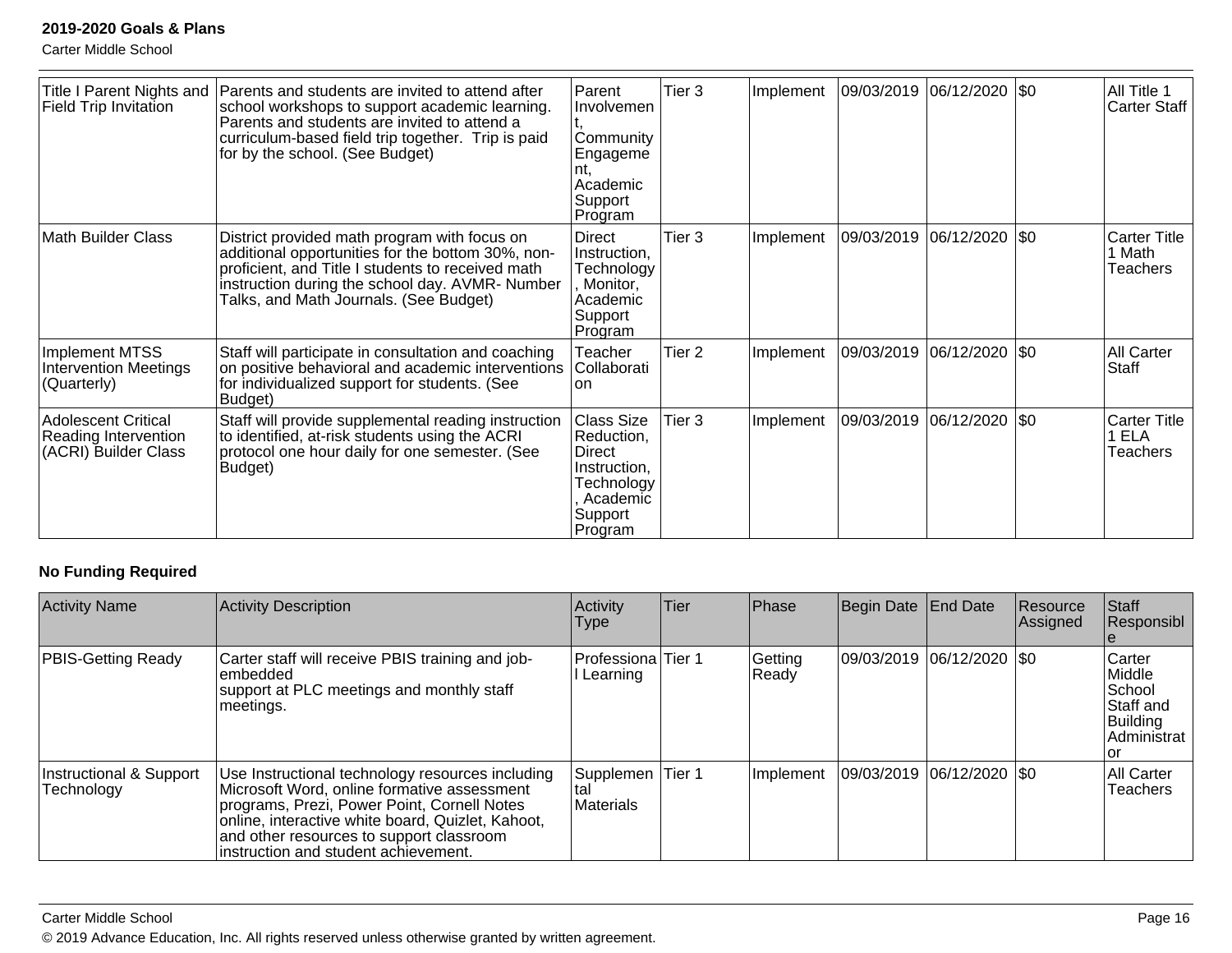Carter Middle School

| <b>Tier I Monitor</b><br>Implementation of ALL<br>and CITW strategies                         | Monitor implementation of ALL & CITW strategies<br>with walk-throughs and program fidelity checks.                                                                                                                                                                                           | Monitor                                                        | Tier 1            | Implement        | 09/03/2019 06/12/2020 |                                     | <b>SO</b> | Carter<br>Administrati<br><b>on</b>                                               |
|-----------------------------------------------------------------------------------------------|----------------------------------------------------------------------------------------------------------------------------------------------------------------------------------------------------------------------------------------------------------------------------------------------|----------------------------------------------------------------|-------------------|------------------|-----------------------|-------------------------------------|-----------|-----------------------------------------------------------------------------------|
| <b>Writers Workshop</b>                                                                       | Carter ELA staff will implement a Writers<br>Workshop model, which includes writing mini-<br>lessons, independent writing, language instruction,<br>and writing pieces of varying lengths. This writing<br>will help students identify quality organization and<br>improve idea development. | <b>Direct</b><br>Instruction                                   | Tier <sub>2</sub> | Getting<br>Ready |                       | 09/03/2019 06/12/2020 \$0           |           | All Carter<br><b>ELA</b><br><b>Teachers</b>                                       |
| Instructional & Support<br>Technology                                                         | Use Instructional technology resources including<br>Microsoft Word, online formative assessment<br>programs, Prezi, Power Point, Cornell Notes<br>online, interactive white board, Quizlet, Kahoot,<br>and other resources to support classroom<br>instruction and student achievement.      | Supplemen<br>tal<br>Materials                                  | Tier 1            | Implement        | 09/03/2019            | 06/12/2020                          | \$0       | All Carter<br><b>Teachers</b>                                                     |
| Summarizing                                                                                   | Implement summarizing strategies in all classes.                                                                                                                                                                                                                                             | <b>Direct</b><br>Instruction                                   | Tier 1            | Implement        | 09/03/2019 06/12/2020 |                                     | \$0       | All Carter<br><b>Teachers</b>                                                     |
| <b>Tier I Monitor</b><br>Implementation of ALL<br>and CITW strategies                         | Administrators will monitor implementation of ALL<br>& CITW strategies with walk-throughs and<br>program fidelity checks.                                                                                                                                                                    | Monitor                                                        | Tier 1            | Implement        | 09/03/2019 06/12/2020 |                                     | <b>SO</b> | Carter<br>Administrati<br>on                                                      |
| Summarizing                                                                                   | Implement summarizing strategies in all classes.                                                                                                                                                                                                                                             | <b>Direct</b><br>Instruction                                   | Tier 1            | Implement        | 09/03/2019 06/12/2020 |                                     | I\$0      | All Carter<br><b>Teachers</b>                                                     |
| <b>Tier I Evaluate</b><br>effectiveness of<br>strategies through<br><b>Common Assessments</b> | Staff will create common pre/post unit<br>assessments and utilize these tests to assess the<br>effectiveness of ALL & CITW strategies.                                                                                                                                                       | Evaluation                                                     | Tier 1            | Getting<br>Ready |                       | 09/03/2019 06/12/2020 \$0           |           | <b>All Carter</b><br><b>Teachers</b>                                              |
| PBIS-Monitor                                                                                  | PBIS leadership team will monitor the<br>implementation of plan<br>components through data reports of absences,<br>referrals,<br>suspensions, and/or report card/conduct marks of<br>students. (See Budget)                                                                                  | Monitor                                                        | Tier 1            | <b>Monitor</b>   | 09/03/2019 06/12/2020 |                                     | <b>SO</b> | Carter<br>Middle<br>School<br>Staff and<br><b>Building</b><br>Administrat<br>ors. |
| Oakland MAISA Writing<br>Units                                                                | All students will utilize writing units to develop<br>structured paragraphs and essays that cover six<br>models of writing                                                                                                                                                                   | <b>Direct</b><br>Instruction                                   | Tier 1            | Implement        | 09/03/2019            | 06/12/2020                          | \$0       | All Carter<br><b>ELA</b><br><b>Teachers</b>                                       |
| <b>Tier I Teacher Training</b><br>in ALL & CITW<br><b>Strategies</b>                          | Train Carter staff (6-8th grade) at PLC and staff<br>meetings to implement effective TIER I, II, and III<br>academic language learner (ALL) & CITW<br>strategies.                                                                                                                            | Academic<br>Support<br>Program                                 | Tier 1            | Getting<br>Ready | 09/03/2019 06/12/2020 |                                     | \$0       | All Carter<br><b>Staff</b>                                                        |
| <b>Tier I Teacher Training</b><br><b>ALL &amp; CITW Strategies</b>                            | Train Staff 6-8th grade, at PLC and Staff Meetings<br>to implement effective TIER I, II, and III academic<br>language learner (ALL) & CITW strategies.                                                                                                                                       | Implementa Tier 1<br>Ition                                     |                   |                  |                       | Implement 09/03/2019 06/12/2020 \$0 |           | All Carter<br>Staff                                                               |
| <b>Directed Guided</b><br>Reading in Informational<br>Text                                    | Teacher instructs students in a small group<br>setting: inferential questioning and text-evidence<br>responses.                                                                                                                                                                              | <b>Direct</b><br>Instruction,<br>Supplemen<br>tal<br>Materials | Tier 2            | Implement        |                       | 09/03/2019 06/12/2020 50            |           | All Carter<br><b>ELA</b><br><b>Teachers</b>                                       |

Carter Middle School